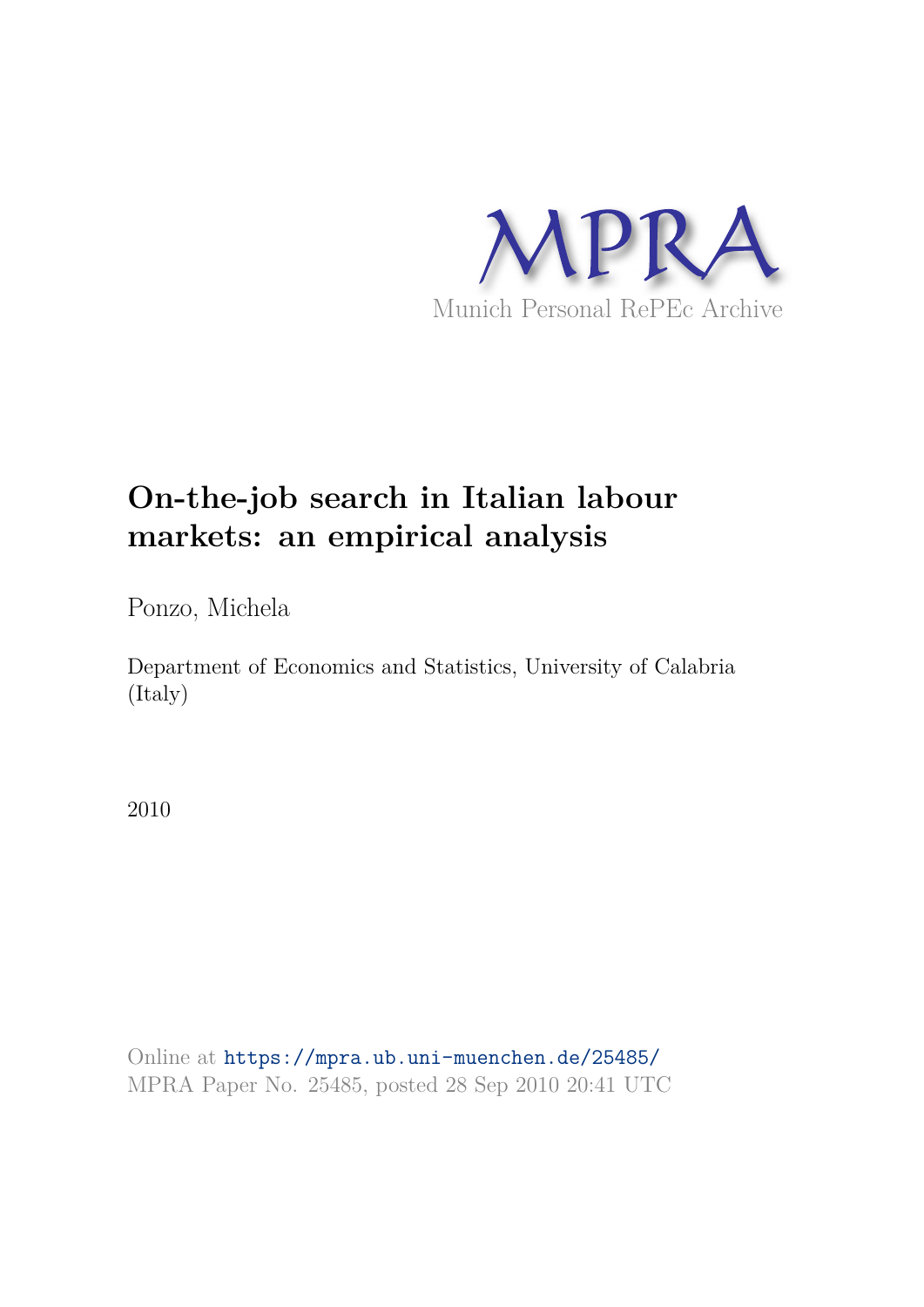# On-the-job Search in Italian Labour **Markets: An Empirical Analysis**

*Michela Ponzo*♣

*This paper analyses the determinants of on-the-job search activities of Italian workers. Using several waves of the Bank of Italy Survey on Household Income and Wealth (SHIW)*  we estimate with a Probit model how individual socio-demographic characteristics and *economic variables affect the probability of on-the-job search. We find that the probability of being engaged in jobsearch activities is higher for lowwage earners, for workers with low tenure and higher levels of education, for males and for residents in large cities. Moreover, we find significant differences in the determinants of on-the-job search activities across sectors. Public sector employees show a considerable lower probability of onthe job search compared to private sector workers; White-collars and teachers search much less than blue-collars (both in private and public sectors). Results suggest that the attractiveness of jobs varies considerably, even controlling for wage levels and that notwithstanding the high degree of centralization Italian markets are reactive to jobsearch determinants.* 

*Keywords: Job search, labour mobility, Public sector. JEL classifications: J62, J61, M51, J45.* 

# 1. Introduction

<u> Andrew Maria (1995)</u>

Labour turnover typically imposes very large costs on firms and organizations in terms of loss of valuable human resources, disruption of ongoing activities, additional recruitment and training costs of new employees. On the other hand, labour turnover is the mechanism that labour markets use to correct job matching errors and might lead to a better and efficient allocation of human resources. Understanding the factors which determine worker's initiated turnover, it is therefore an important economic topic, also relevant for decisions of firms and organizations.

At the theoretical level, labour turnover has been analyzed by Becker (1962). His theory of human capital provides important elements for the analysis of

<sup>♣</sup> Department of Economics and Statistics, University of Calabria, 87036 Arcavacata di Rende (CS), Italy. E-mail: michela.ponzo@unical.it. I would like to thank Vincenzo Scoppa and Maria De Paola for useful comments and suggestions. The usual disclaimers apply.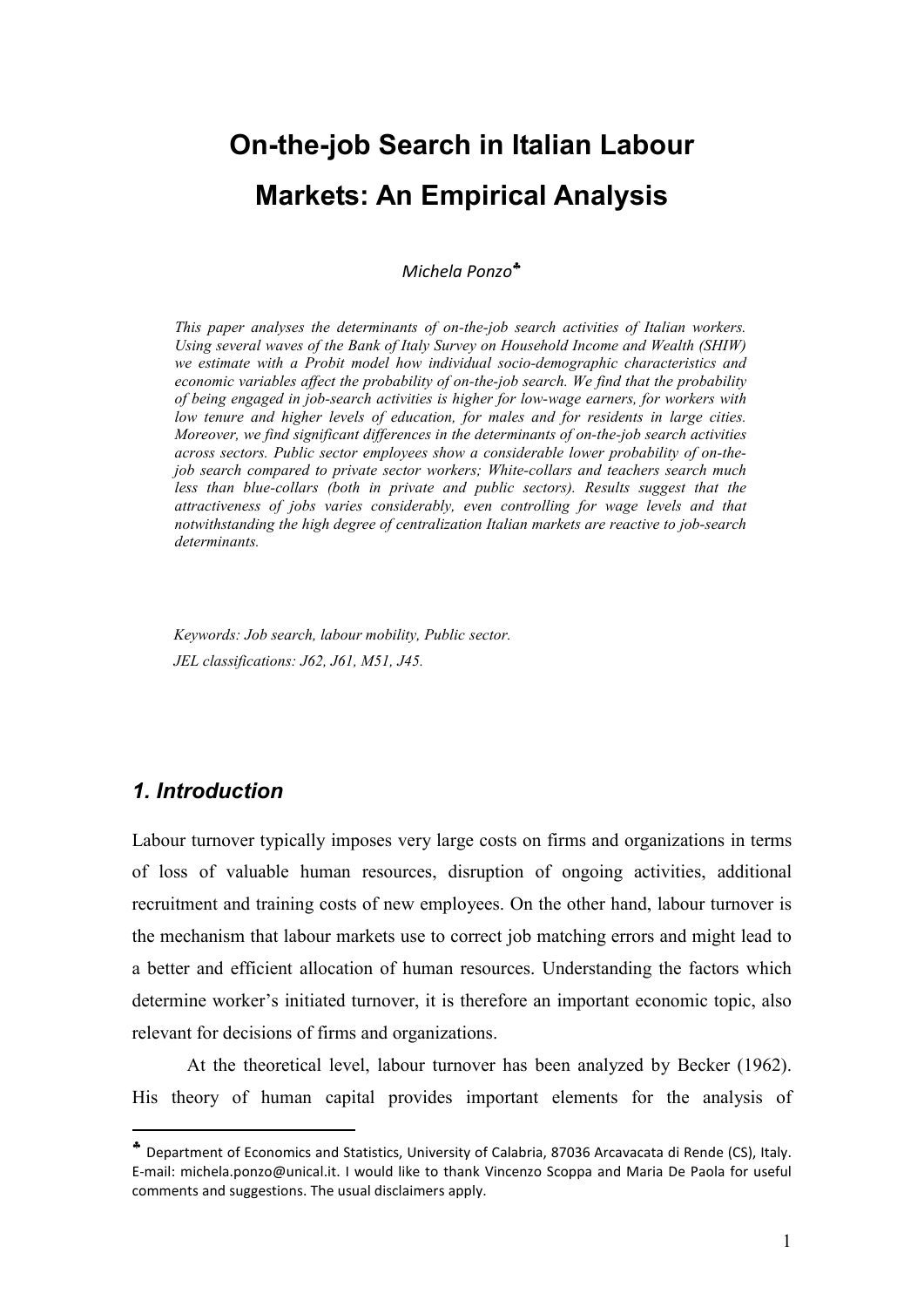determinants of worker turnover. One fundamental idea in the Beckerian framework is that an important part of skills that workers develop are learned on the job and are mainly useful in the current firm (firm-specific human capital). Hence, both firms and workers invest in workers' skills in order to increase labour productivity and the longer an employee works for a given employer, the more specific capital he accumulates. For this reason, the lower the propensity of workers to move from the current firm is, the longer the job tenure is.

Labour turnover and the costs for the firms related to it have been extensively analyzed by the efficiency wage literature which considers the wage that the firm pays as an important instrument to reduce labour turnover costs (Stiglitz, 1974; Salop, 1979). From the labour turnover model of efficiency wages it derives that firms with higher turnover costs tend to pay higher wages in order to discourages workers from turnover. The lack of suitable data on labour turnover does not allow to study this issue directly. However, information about "on-the-job search" decisions can be used as an indicator of voluntary job turnover to partly overcome these data limitations. The activity of searching for a job that takes place while the worker is still employed in his or her current occupation, may be considered as preliminary for job turnover or separations. In fact, in most cases successful job search is associated with workers decisions to quit their current work with the purpose of improving upon employment relationship. According to the extensive literature on this topic, turnover intentions (or on-the-job search decision) are supposed to be the immediate precursors to actual turnover and therefore these intentions are good at forecasting actual quits (van Ours, 1990; Burgess, 1999; Sousa-Poza and Hennemberg, 2004; Kristensen and Westergård-Nielsen, 2004)<sup>1</sup>. Accordingly, Kristensen and Westergård-Nielsen (2004) report that job search is a good predictor of actual quits.

In models of on-the-job search, employed workers may shift from job to job without intervening spells of unemployment. More specifically, the on-the-job search is the outcome of an optimal choice of workers that engage in job search if the marginal return of searching (difference between the utility derived from the current job and the expected utility from the alternative job) exceeds its marginal cost.

A strand of literature that uses direct measures of the job search process focuses on the determinants of employed search (Black, 1981, van Ophen, 1991). Other studies investigate the various job search methods (formal and informal search channels) and search intensity pursued by job seekers (Kahn and Low, 1982, 1984; Parsons 1991,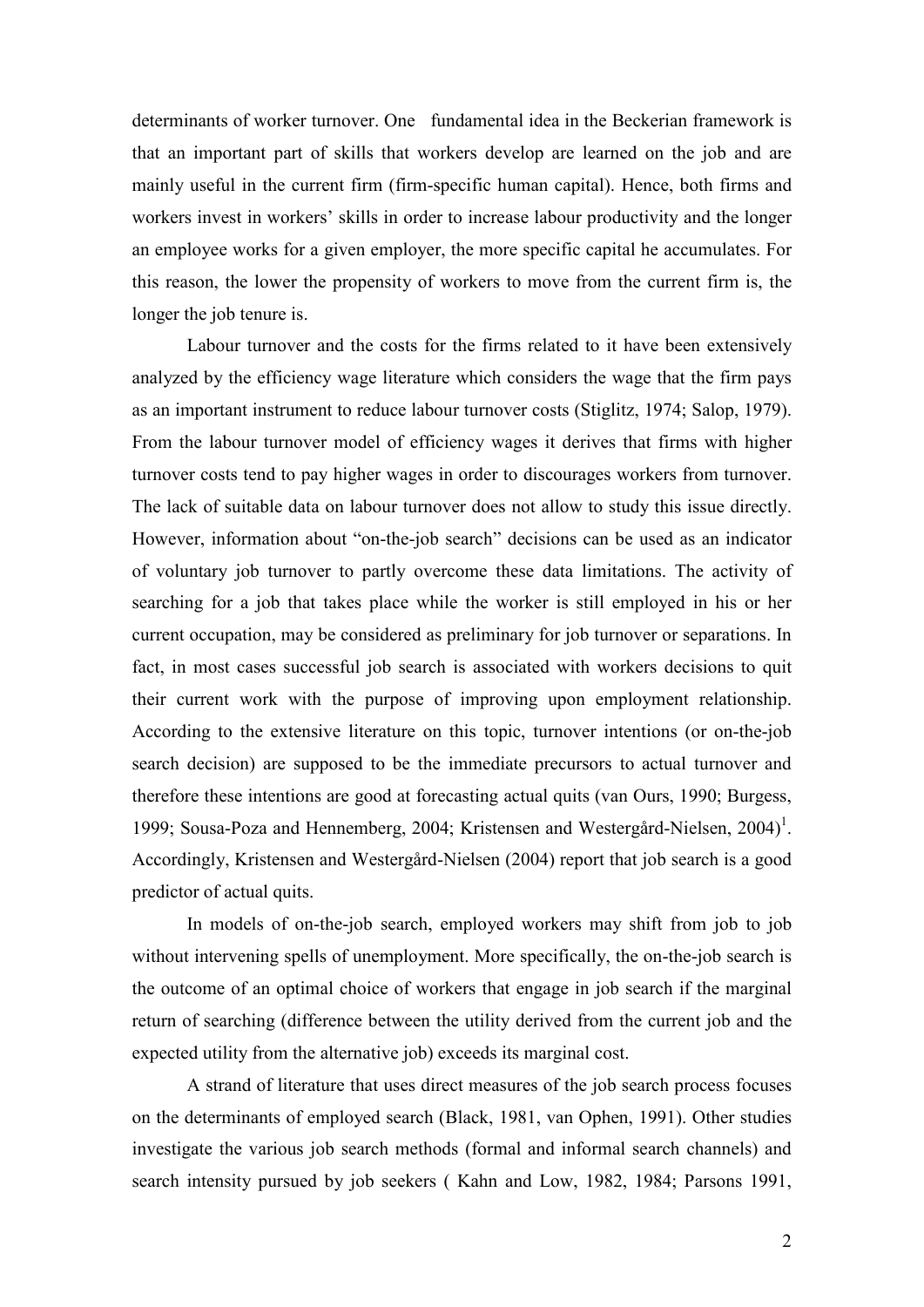Gregg and Wadsworth, 1996, Addison and Portugal, 2002). Other analysis deal with employees search intensity (Blau, 1992, Pissarides and Wadsworth, 1994, Fuentes, 1998, Manning, 2003).

A growing evidence is focused on employees' intentions to quit and other types of job separations. Some labour economics studies have investigated how individual characteristics and working conditions at the workplace measured, for example by industry injury rates or work attributes (harms, hazards, uncertainty, physically and mentally heavy work), affect job duration or employees probability to quit (Viscusi, 1979; Bartel, 1982; van Ophem, 1991; Gronberg and Reed, 1994; Manning, 2003, García-Serrano 2004, Bockerman and Ilmakunnas, 2009). Empirical results show that adverse working conditions lead to an increase in quits.

A number of studies have analyzed more in general the determinants of on-thejob search propensity. A major line of research regarding the effect of wage level of the incidence of on-the-job search has been developed. Black (1981), using data from the United States, finds that one of the main determinants that encourage individual's decision of whether or not to search for a new job is the potential wage gain he could obtain, estimated as the residual from a regression of the wage on human capital, demographic variables and local labour market conditions. Similarly, Hartog and van Ophem (1994) model the probability of US workers to search on-the-job as a function of a wage residual derived from a wage equation with years of education and labour market experience as explanatory variables. They find a significant negative effect of the wage residual on the job search decisions.

Although the wage level has received a lot of attention in the literature, there are other reasons, such as individual and non-wage job characteristics, driving employees' job search behavior. We focus on some determinants that we also include in our empirical analysis. Employee characteristics such as gender, age, marital status and education are important determinants of on-the-job search. It has been shown that the probability of being engaged in job-search decisions is higher for males (Blau and Kahn, 1981; Royalty, 1998), young workers (Campbell, 1997; Kidd, 1991, 1994), better educated and not married workers (Royalty, 1998; Holmlund, 1984). Many studies also show a positive effect of the status of temporary employment on-the-job search.

Empirical analysis also predict that workers with short job tenure and high qualifications are more likely to search. For instance, Pissarides and Wadsworth (1994) find out that skilled workers search more than the unskilled do in Britain.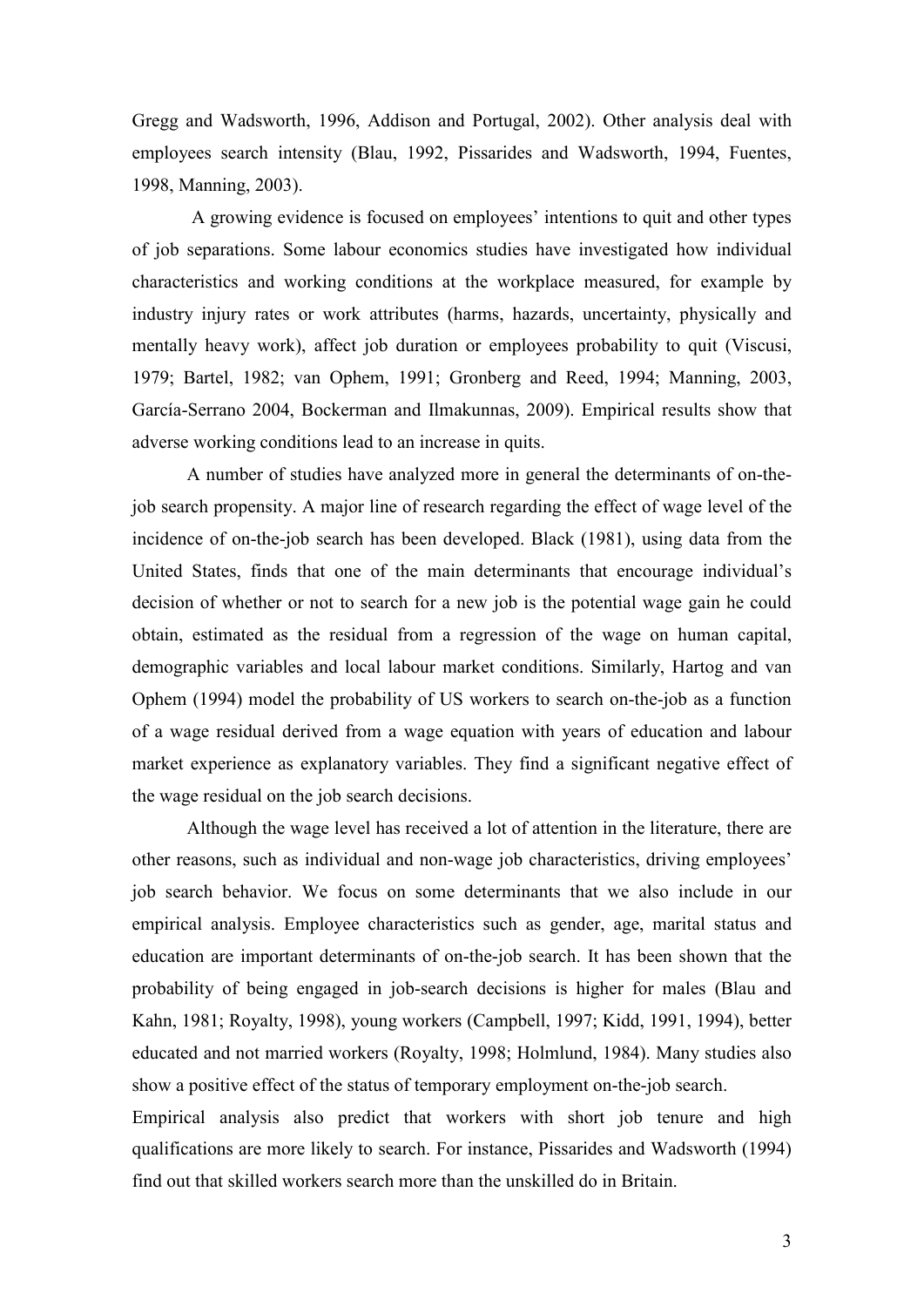The economics literature also shows that workers' decisions to engage in on-thejob search are influenced by labour market conditions and institutional aspects such as employment protection legislation and/or Unions membership. In good markets with high growth rates and low regional unemployment rates, increasing the likelihood of finding good job offers, the probability of on-the-job search tends to rise. As regard to this evidence, some studies (Black, 1981; van Ours, 1990; Pissarides and Wadsworth, 1994), for example, including variables capturing labour market conditions, find that local unemployment has a negative effect on the propensity to search especially for riskaverse workers. Considerable evidence also show a negative correlation between union membership and voluntary turnover (Booth and Francesconi, 1999; Kidd, 1994; Lucifora, 1998). Furthermore higher levels of job security are associated with lower onthe-job search activities (Burgess, 1994, 1999; Lazear, 1990).

A growing empirical literature on job satisfaction underlines the relevance of job satisfaction as a determinant of worker turnover decisions; there exists a strong negative relationship with both quit intentions (Schields and Price, 2002; Sousa-Poza and Hennemberg, 2004; Kristensen and Westergård-Nielsen 2004; Delfgaauw 2007; Böckermann and Ilmakunnas, 2009) and actual quits (Freeman 1978; Akerlof et al., 1988; Clark and Georgillis, 1998; Clark et al., 1998; Clark, 2001; Lévy-Garboua, Montmarquette, and Simonnet 2007). In a cross-national analysis covering 25 countries, Sousa-Poza and Henneberger (2004) report strong negative relations between job satisfaction and turnover intention which reflect the probability that an individual will change his job within a certain time period, while Böckerman and Ilmakunnas (2009), using Finnish data, find the same link between job satisfaction and both intention to quit and job search.

This paper analyses the determinants of on-the-job search activities of Italian workers. The aim of this study is to provide evidence about the impact of sociodemographic characteristics and economic conditions on the probability of on-the-job search. To the best of our knowledge, there are no other studies investigating the determinants of on-the-job search activity with regards to Italy.

The Italian labour market has several features making it worthwhile to analyze its effects on the job-search activities. In comparison to other advanced countries, Italy has a highly centralized wage bargaining system and typically local labour markets conditions and individual productivity have little influence on the determination of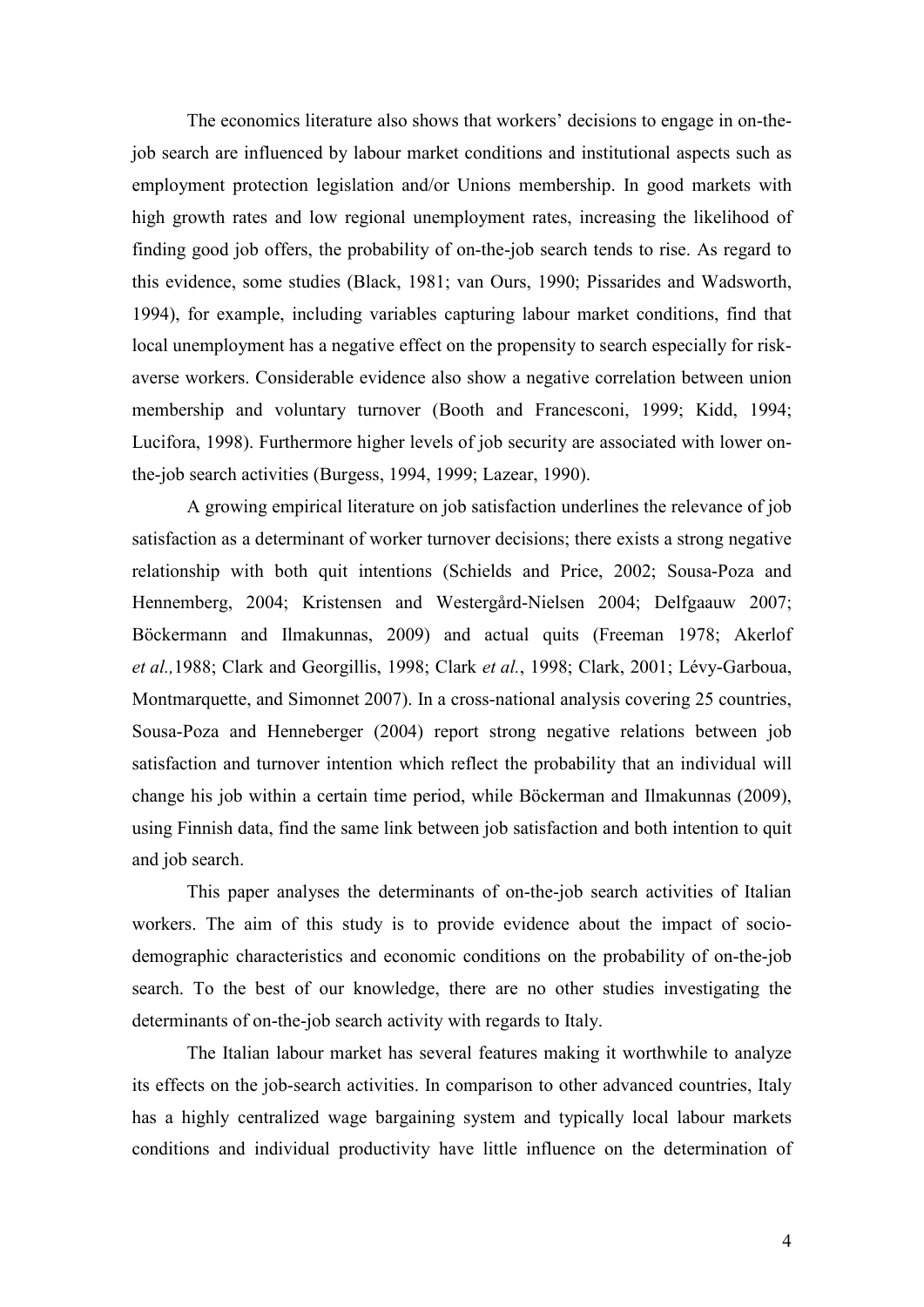wages. Furthermore, public sector employees enjoy better working conditions, strong job security and lower pressure to put effort on the job.

It is therefore interesting to investigate how these factors affect on-the-job search behaviour of Italian workers.

We use the latest six waves of the Survey on Household Income and Wealth (hereafter indicated as SHIW), conducted by the Bank of Italy from 1995 to 2006 in which personal and family information are combined with information on labour market behaviour of individuals. The Survey asks to workers and unemployed if they have carried out some actions to search for a new job opportunity in the past calendar year. We restrict the analysis to public and private employees and self-employed. We define the dependent variable as *on-the-job search*, which is set equal to one if individuals did some actions to look for a new occupation and we estimate a number of pooled Probit models for on-the-job search in order to verify empirically the relationship existing between on-the-job search activities and several socio-demographic and economic  $variable<sup>2</sup>$ 

Our main findings are the following. In accordance with the existing literature we find that the wage level considerably decreases the probability to search for a new job, while a high educational level makes job search more likely. The probability of search is negatively related to worker's accumulated tenure. Individuals living in large cities are more willing to change job. The number of jobs held and the average number of hours worked per week have a positive effect on the probability of searching for another job. Married women are less likely to be looking for an alternative employment and there is a very large effect of the presence of children on female job search. We find that public sector workers show a considerable lower probability of on-the-job search compared to private sector workers, suggesting the high attractiveness of Italian public jobs, beyond the anecdotal evidence of large queue in competition for public jobs. White-collars and teachers search much less than blue-Collars (both in private and public sectors). Results suggest that the attractiveness of jobs varies considerably, even controlling for wage levels and that notwithstanding the high degree of centralization Italian markets are reactive to job-search determinants.

The paper is organized as follows. The next section presents a very simple theoretical model which sets out possible motivations for on-the-job search behaviour. Section 3 describes the SHIW dataset we use and gives some descriptive statistics.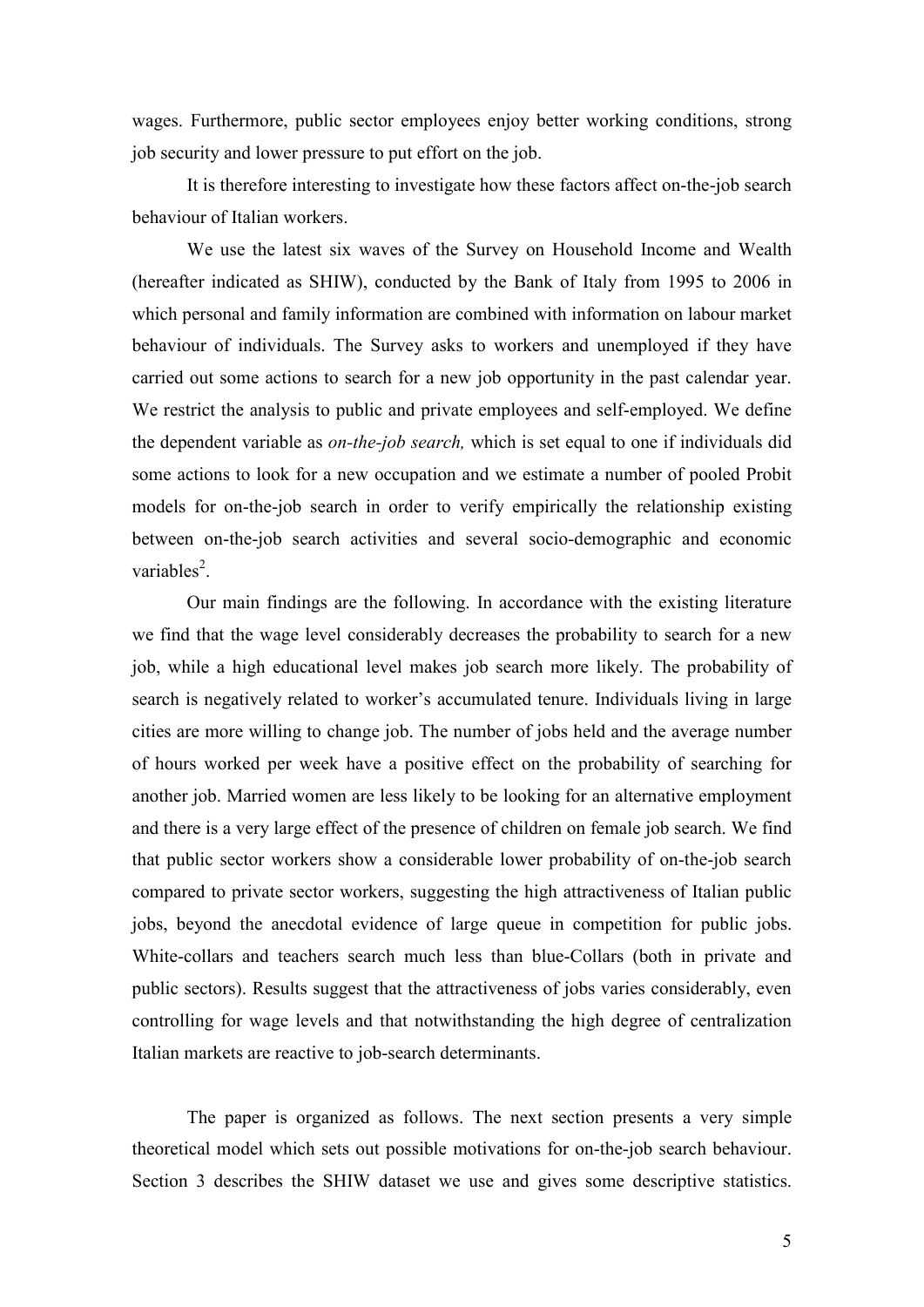Section 4 reports and discusses many different specifications explaining the probability of job search. Section 5 concludes.

# 2. A Very Simplified Model of On-the-Job Search

The model presented in this section is inspired by the search model pioneered by Burdett (1978) who was the first to extend the classical search model by allowing workers to search for better jobs even after a job has been found. Variations and extensions of this model have been used to study the link between wages, labour turnover and the duration of employment spells (Eckstein and van den Berg, 2007, provide a review of the literature that uses the model as the basis for parameter estimation). We integrate the job-search model of Burdett (1978) with the theoretical considerations of Pencavel (1972), Anderson and Meyer (1994) and Clark (2001) on worker's quit propensity.

The main prediction of the search model is that employed workers who decide to search on the job are usually motivated by the desire to find a better job, typically a job with a higher growth. However, on-the-job search decision may be also affected by other relevant factors capturing information about job quality (e.g. the appeal of the individual to employers, the state of the aggregate labour market; the working hours; the typology of labour contract; the professional condition of worker; the perceived job security; the level of tenure accumulated).

An individual will determine the intensity of his job search by equating marginal benefits and costs of the search. Define  $q$  as a composite index representing the "quality" of the job" where q is a function of a number of factors:  $q = q(w, f, \phi, e, ...)$ : q is increasing in the wage w obtained in the current firm, but it is also increasing in the future career prospects, f; in the degree of job security,  $\phi$ ; while it is decreasing in the level of effort required, e, (measured, for example, by hours of work) and so on. Following the existing literature, we assume that workers are able to observe job quality,  $q$ , of their current job as well as the quality of any job offer they might receive.

Define  $c_a(\lambda)$  to be the cost of an employed individual generating job offers at a rate  $\lambda$ . Let  $\lambda$  denote the arrival rate of job offers for an employed worker that will choose  $\lambda$  to maximize the value of being employed,  $V(q)$ :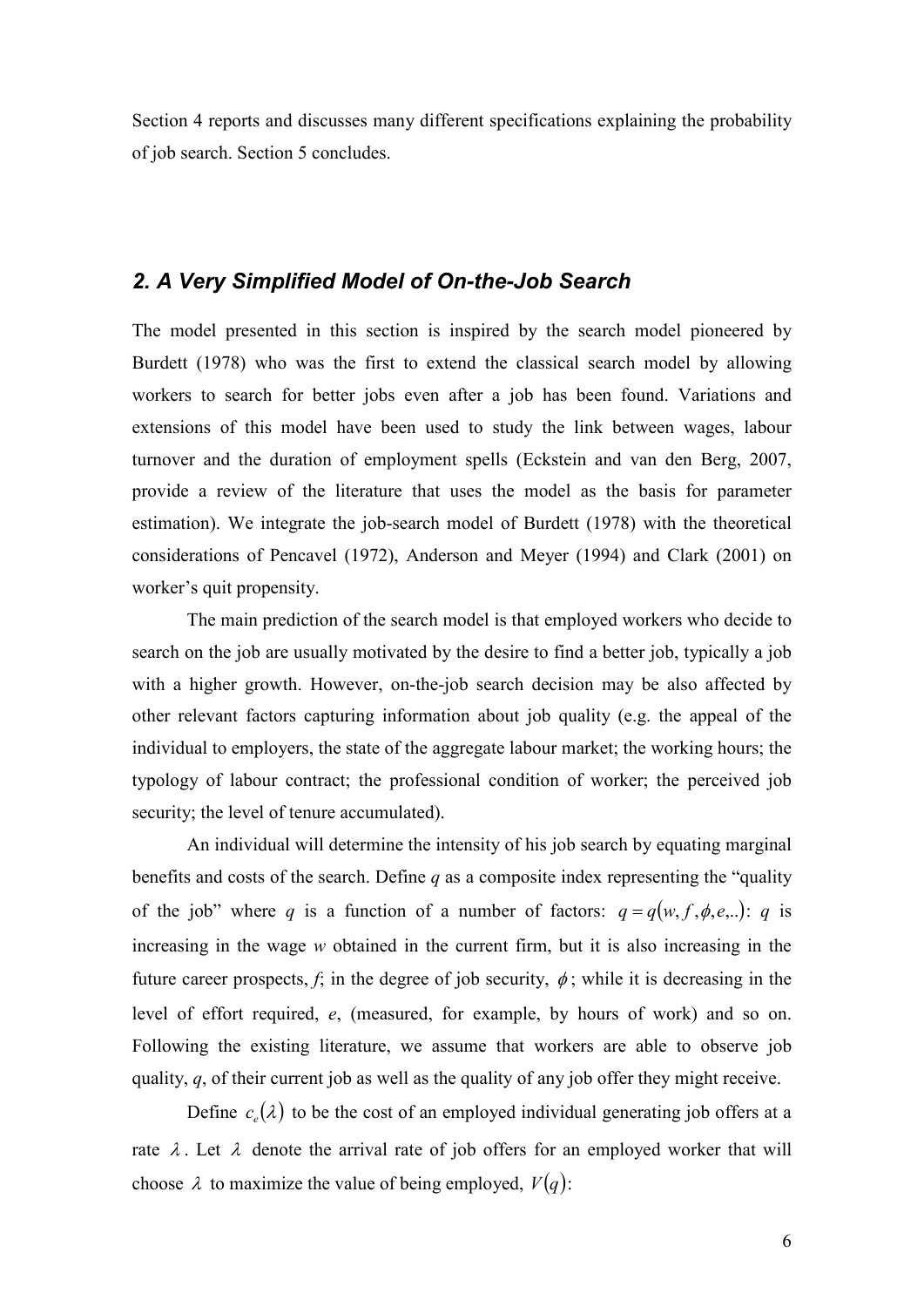$$
rV(q) = u(q) + \lambda \int\limits_q [V(x) - V(q) - c_M] dF(x) - \delta_u (V(q) - V^u) - c_e(\lambda)
$$

where r denotes the worker's discount rate,  $u(q)$  is the instantaneous (net) utility obtained in the current job of quality q,  $V(x)$  is the value of an external job with quality x,  $F(x)$  is the distribution of quality of external jobs,  $c_M$  is one-time cost of moving (which depends on individual characteristics),  $\delta_u$  is the probability of becoming unemployed and  $V^u$  is the value of being unemployed.

Equation [1] shows that the value of being employed increases with the quality of the current job and that a worker will accept a job offer whenever this new job is of higher quality than his/her current job, net of any mobility costs.

Consider the choice of search intensity  $\lambda$  by an employee which aims to maximize  $V(q)$ . The first-order condition for this maximization problem can be written as:

$$
\frac{\partial c_e(\lambda)}{\partial \lambda} = \int\limits_q [V(x) - V(q) - c_M] dF(x)
$$

The left-hand size of (1) represents the marginal cost of search. On the other hand, the right-hand size is the expected gain of an extra job offer.

Under the standard assumption that  $c_{\rho}(\lambda)$  is increasing and convex, that is,  $c'_e > 0$  and  $c''_e < 0$ , equation [2] shows that the intensity of job search depends negatively on factors increasing the "quality" of the current job  $q$ : a higher current wage, a higher predicted wage growth, the degree of security of the job, other non-wage benefits and so on. Therefore workers experiencing a lower quality of their job provide a greater effort in search and, consequently, they will have a higher probability of finding a better occupation.

On the other hand, good external perspectives, represented by the value of  $V(x)$ will tend to increase the effort in on-the-job search: the value of worker's skills for potential employers, the state of the labour market, the extent of a network of social relationships favouring the transmission of information on job opportunities and so on.

Finally, equation [2] shows that the mobility costs in which a worker incurs if he/she changes job will reduce search intensity: for example, the necessity to move in another city could represent a very high cost for married individuals or individuals with children.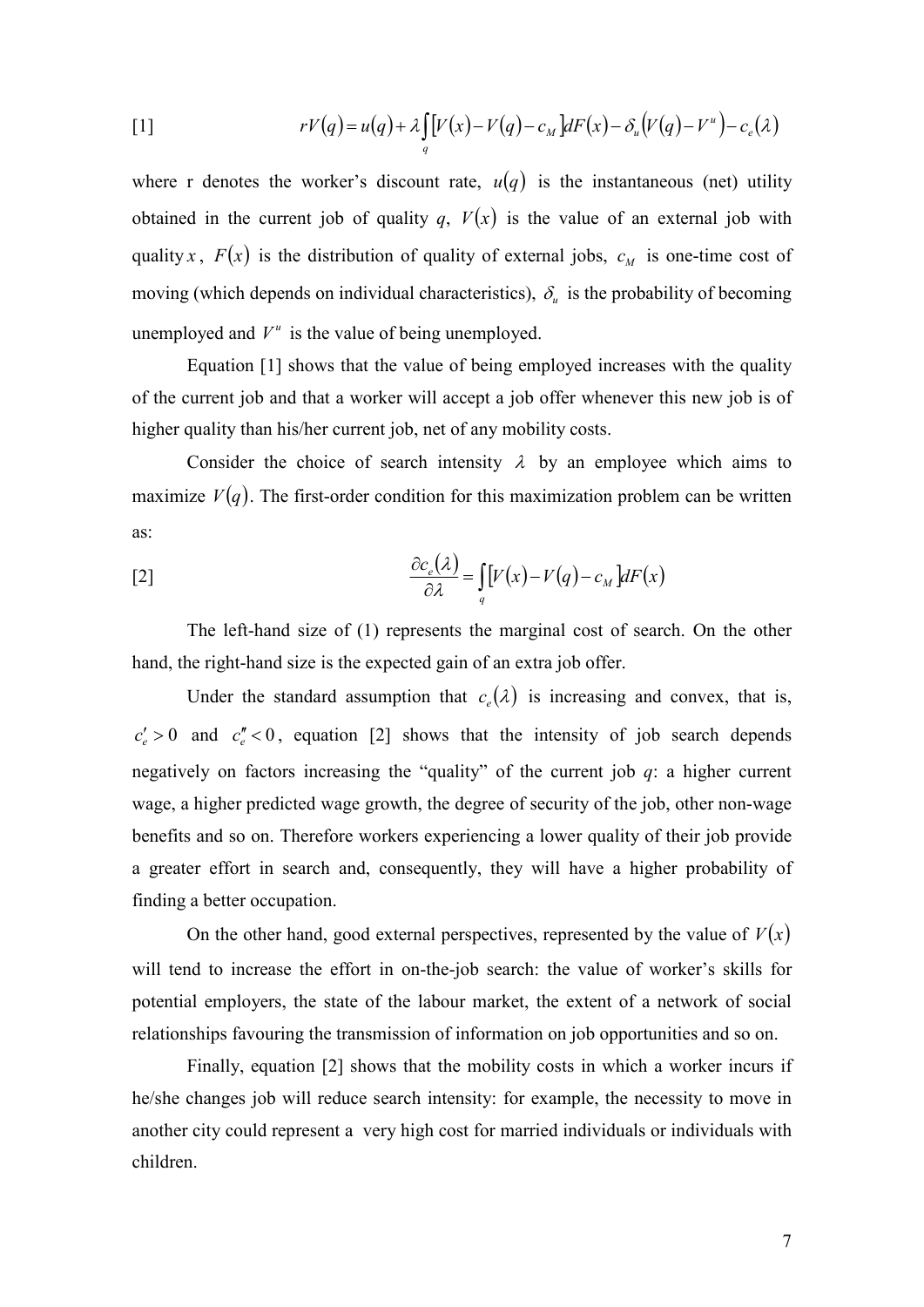In the following Sections, using data on Italian workers, we try to verify empirically some of the theoretical predictions of this model.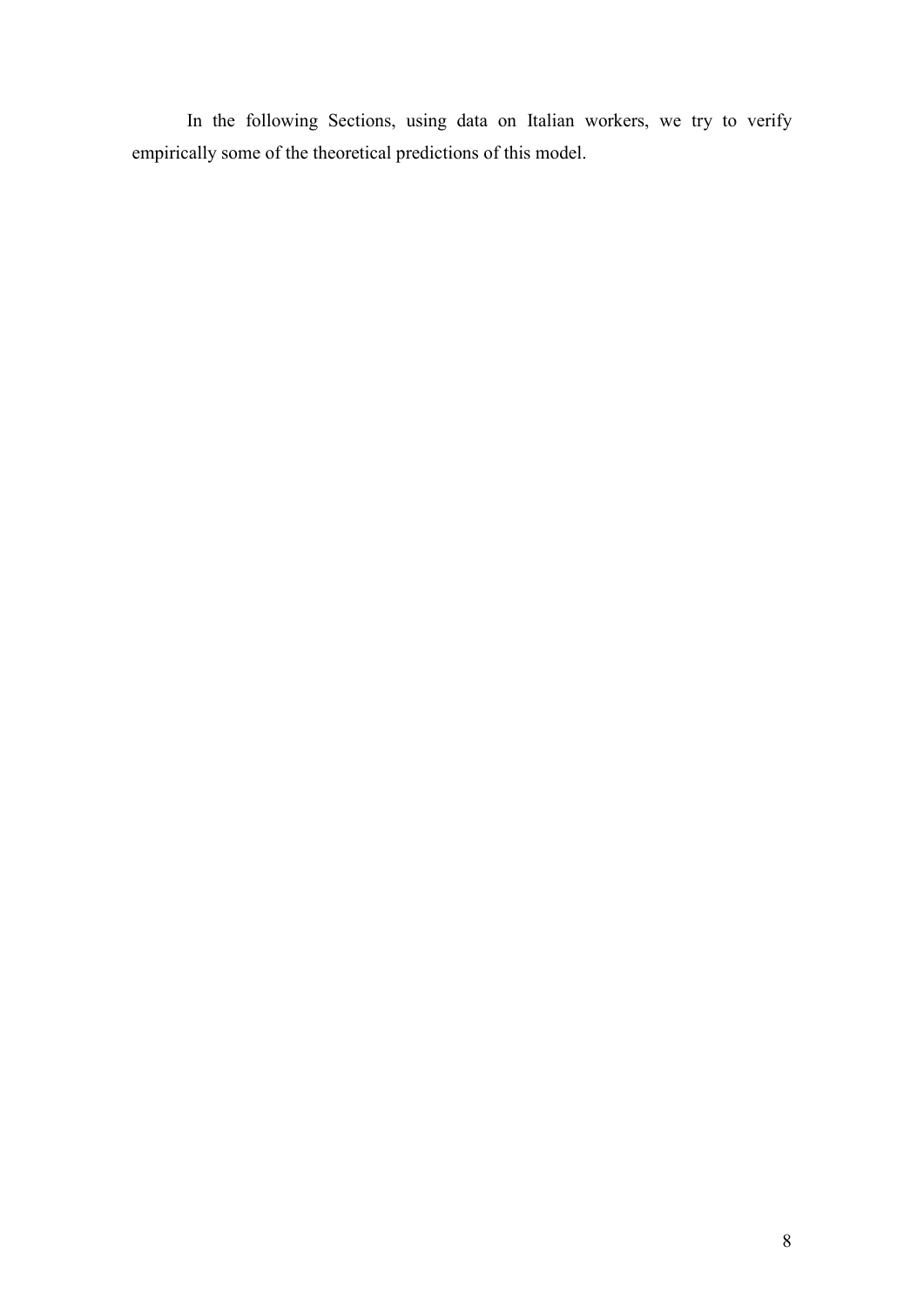## 3. The Data

This section briefly describes the data and the construction of the sample. The data source we use for our empirical analysis is the Survey of Household Income and Wealth (SHIW) which is conducted every two years by the Bank of Italy on a representative sample of about 8,000 Italian households.<sup>3</sup> The SHIW contains a rich set of information on demographic and social characteristics of all individuals within the households, such as age, gender, marital status, education, region of residence as well as information on individuals' working activity (earnings, employment status, type of occupation, industry, firm size, work experience and so on). We pool together SHIW data drawn from the six latest waves, conducted respectively in 1995, 1998, 2000, 2002, 2004 and 2006.

The Survey asks to workers and unemployed if they have started searching for a new occupation/position or if they have carried out some actions to look for a job opportunity during the reference year. We focus on employees and self-employed, neglecting the unemployed.

Each employed individual was asked, with reference only to his or her current job, "Have you been looking for another job in this year?" We use the respondents' answer to this question to define the dichotomous dependent variable On-the-job Search that takes the value of one if the respondent reports that he has searched for a new job, and zero otherwise.

Table 1 presents descriptive statistics for the main variables used in the analysis. The mean value of *On-the-job Search* is 0.081 with a standard deviation of 0.27. Females make up 39% of the sample. Education represents the years of schooling. It is set at 0 for no educational qualification; 5 for elementary school; 8 for middle school; 11 for some high school; 13 for high school; 18 for university; 20 for a postgraduate qualification. The average number of years of education for workers in the sample is 11. 66% of the sample are married people<sup>4</sup>. The average level of labour income (in log) is 9.5.

### Table 1 around here

21.6% of the sample are Public employees and 21.8% are self-employed. The experience of workers refers to the experience accumulated before the current job,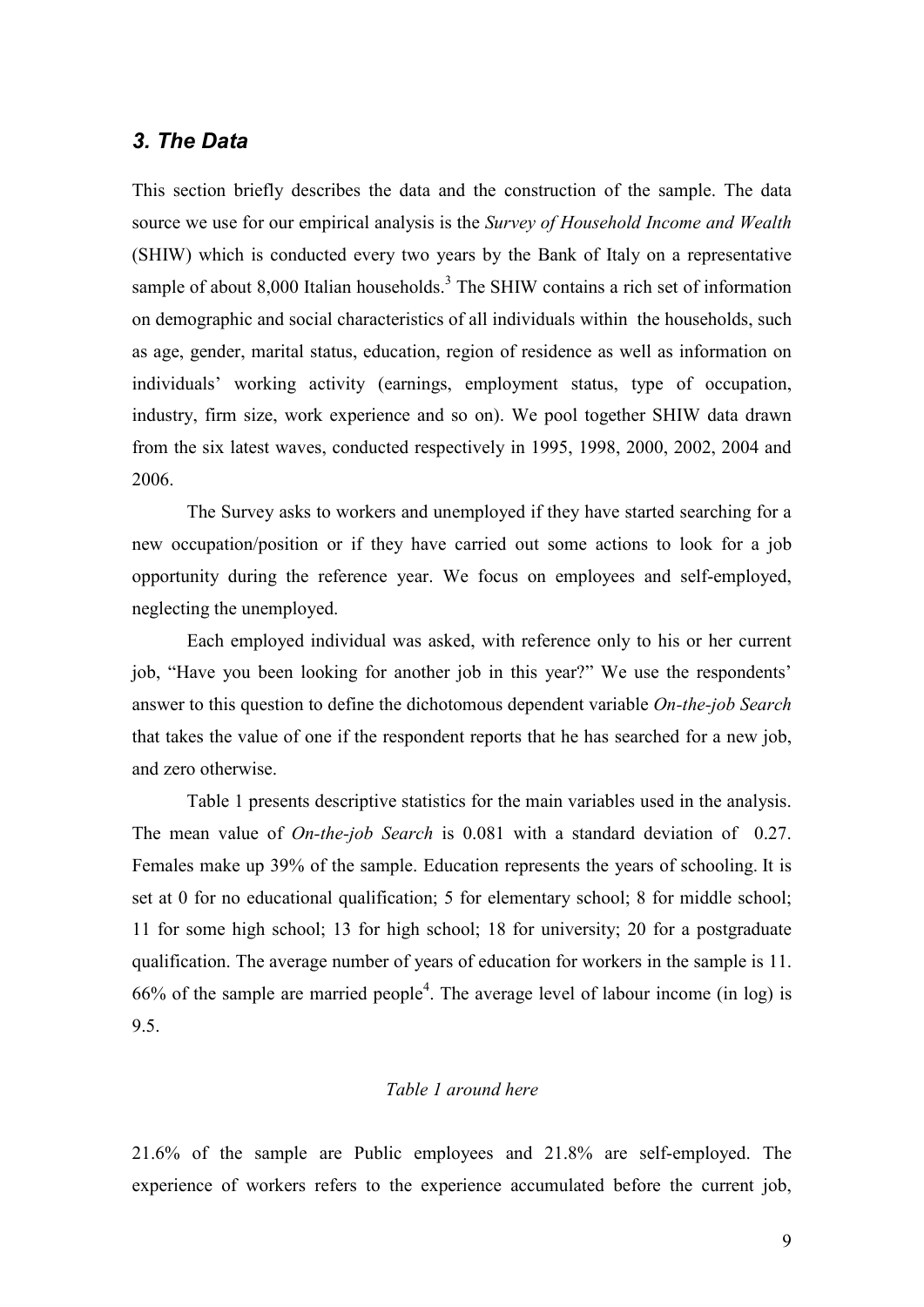obtained by calculating the total years of experience accumulated by the employees minus the current job tenure. The average levels of experience and tenure are 5.3, and 15 respectively. Residents in the North-West or North-East constitute 48%, 22% live in the Centre and 30% live in the South or on the Islands.<sup>5</sup> People living in very small towns (below 20,000 inhabitants), make up 29% of the sample; 8.6% live in very large cities with more than 500,000 inhabitants. The average number of jobs performed is 1.95. Among private employees individuals employed in small firms (with fewer than 20 employees) make up 44%, 28% work in medium-sized firms (20-99 employees) while 28% work in large firms (100 or more employees). The average Number of job *experiences* (including the present job) by a worker and the total hours worked per week are 1.96 and 38 respectively. The average Regional Unemployment rate is 9.1 percentage points.

In Table 2 we investigate the on-the-job search distribution by individual characteristics.

### Table 2 around here

Table 2 shows that males search more  $(8.5\%)$  than females  $(7.8\%)$ . On-the-job search tends to increase with educational levels: workers with a College Degree or more show a 10.8 probability of search, while poorly educated individuals search significantly less. Public employees, search much less than other categories  $(3.6\%)$ , private workers  $(8.7%)$  and self-employed  $(5.9%)$ . It is also interesting to note that employees with temporary contracts search much more  $(30\%)$  than workers facing permanent jobs  $(7\%)$ . Workers with a level of tenure above the mean engage less on on-the-job search activity  $(6.2\%)$  than those having a low level of tenure accumulated. Looking at the professional qualifications of private and public employees, it emerges that Blue-Collars show a 11.4% probability of search, while that probability is equal to 7.1% for Teachers and Managers. Moreover, workers in small firms (fewer than 20 employees) exhibit a higher probability to look for another job (13.2%) compared to those working in large firm  $(7.8\%)$ . According to the geographical areas, the probability of job search is lower in the Centre  $(7.5\%)$  and in the South  $(7.9\%)$  compared to the North-West regions  $(8.7\%)$ . A more rigorous analysis of the on the job search activity is carried out through the econometric estimations in the next section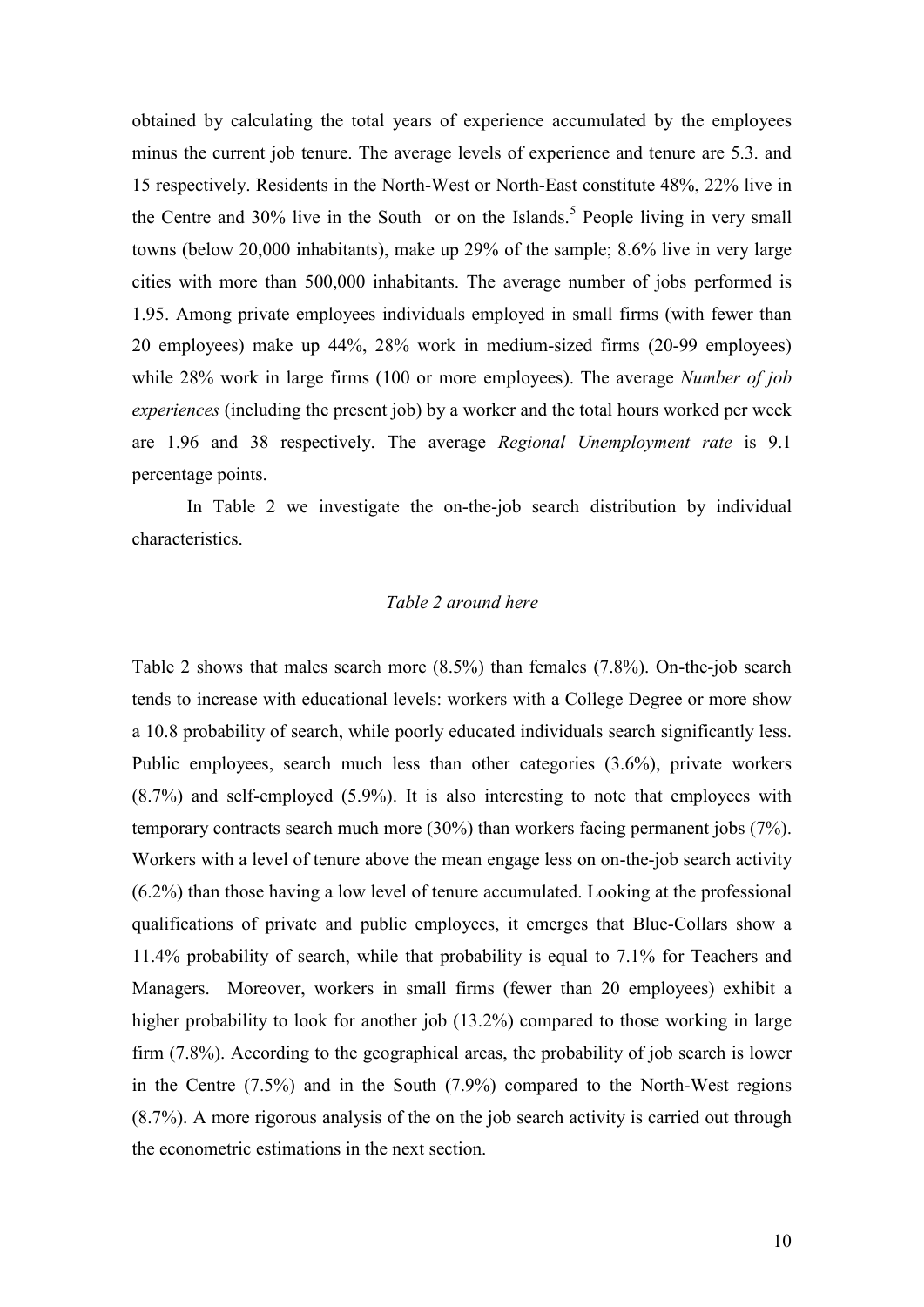## 4. An Empirical Analysis of On-the-Job Search Activities in Italy

In this Section in order to analyze the determinants of on-the-job search activities, we estimate a number of specifications of a probit regression on pooled data. The dependent variable is *On-The-Job Search*. We restrict our sample to public and private employees and self-employed, aged between 15 and 65 years.

The estimated on-the-job search coefficients from Probit regressions are based on the following equation:

 $Pr(Search = 1 | X) = \Phi(\beta_0 + \beta_1 Z_i + \beta_2 E_i + B_i C_i)$  $(3)$ 

where Search is on-the-job search of individual  $i$ ,  $Z_i$  is a vector of individual and socio-demographic characteristics (gender, marital status, residence, etc.),  $E_i$  describes a number of economic variables (employment status, labour income, typology of job contracts, regional unemployment rate, work experience, job tenure),  $C_i$  includes firm characteristics,  $\Phi$  represents the standard normal cumulative distribution function. In order to estimate the coefficients of interest, we use a Maximum Likelihood Estimator, which, as shown by Wooldridge (2002), is consistent, asymptotically normal and efficient under very general assumptions.

The reported coefficients in Tables 3 and 4 represent the marginal effects, evaluated at the mean values of the explanatory variables in the sample. In all the equations sample weights provided in the SHIW dataset are used. In all the regressions we control for dummy year variables (not reported).

In order to analyse the potential differences in the determinants of on-the-job search activities of employed individuals, in column 1 of Table 3 we report the estimated coefficients for the whole sample of workers. Columns 2 and 3 replicate column 1's analysis separately for men and women.

#### Table 3 around here

Results of column (1) show, in accordance with the existing literature, that the educational level has a positive impact on actual job search probably because a high level of education is often associated with better labour market alternatives. Better educated workers may be more efficient in searching and are faced with more job opportunities. Ceteris paribus, they may have access to better job positions, the attainment of an educational qualification is able to signal their skills to external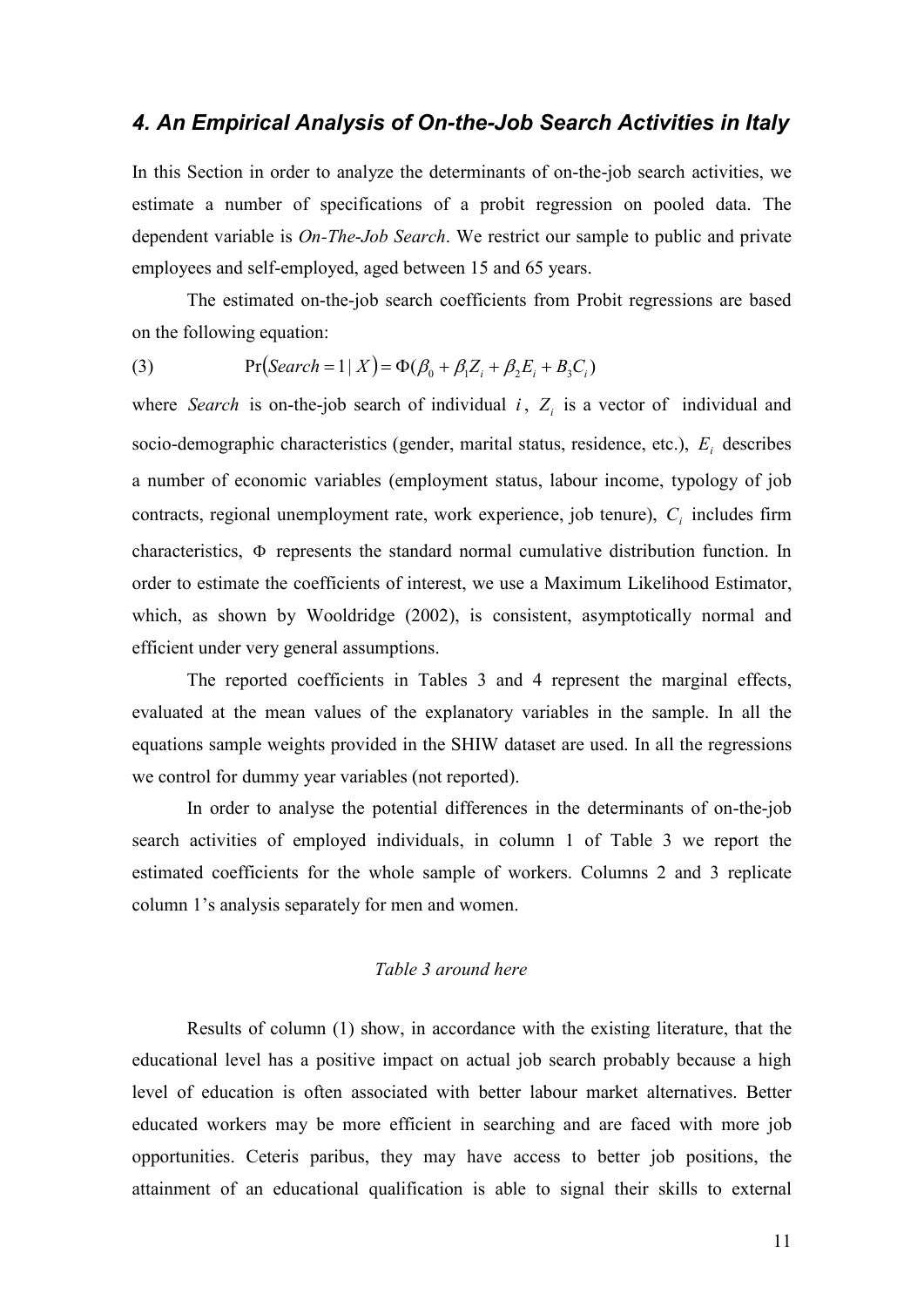employers. In our analysis one more year of education increases the probability of search on the job of about 0.2 percentage points. In all specifications the education coefficient is highly statistically significant (p-value 0.000).

As regards gender, females turn out to be significantly less prone to search for a new job (about 1% less). One possible reason of the different search behaviour between men and women could be related to the costs of search, including any opportunity costs. There is reason to suspect that the opportunity costs  $-$  including the cost of non-wage time that is used to search rather than for other non-work activities  $-$  and the mobility costs incurred by individuals may be higher for women than for men.

Being married shows a negative significant effect on job search decision since it is much more costly for a worker to move with a family (Holmlund, 1984; Zimmermann, 1984). The coefficient is statistically significant at the 5% level for the sample of all employees.

In column (1) we consider, as determinant of on-the-job search activity the log of *Labour Income*. As we have seen in Section 2, a very clear prediction from turnover models is that the intensity of search is decreasing in the wage because the higher the wage level is, the less the potential gains from job search are, as there are fewer higher wage jobs to find. This factor has received a lot of attention in the literature: human capital theory predicts that, other things being equal, a worker will have a greater probability of quitting if his wage is low, simply because workers have more possibility to find a better-paid job by changing employers. Efficiency wages theories have shown the interest of firms to pay a higher wage in order to discourage worker turnover and avoid to bear the related turnover costs. Our analysis strongly confirms this prediction: estimations show an inverse relation between labour income and the probability of job search (the effect of labour income is highly significant  $(t\text{-stat is }30.05)$ ). Ceteris paribus, a wage increase of 1,000 euros (starting from the average level) leads to a reduction of 4.7% in the probability to search for a new job for the whole sample of employees. Results show that labour income strongly reduce on-the-job search, but also, that a convex relationship exists between on-the-job search behaviour and labour income: at high level of labour income, a further increase of income has a decreasing effect on the probability of on-the-job search. To make clearer this aspect, we represent graphically in Figure 1 the relationship between the probability of on-the-job search and labour income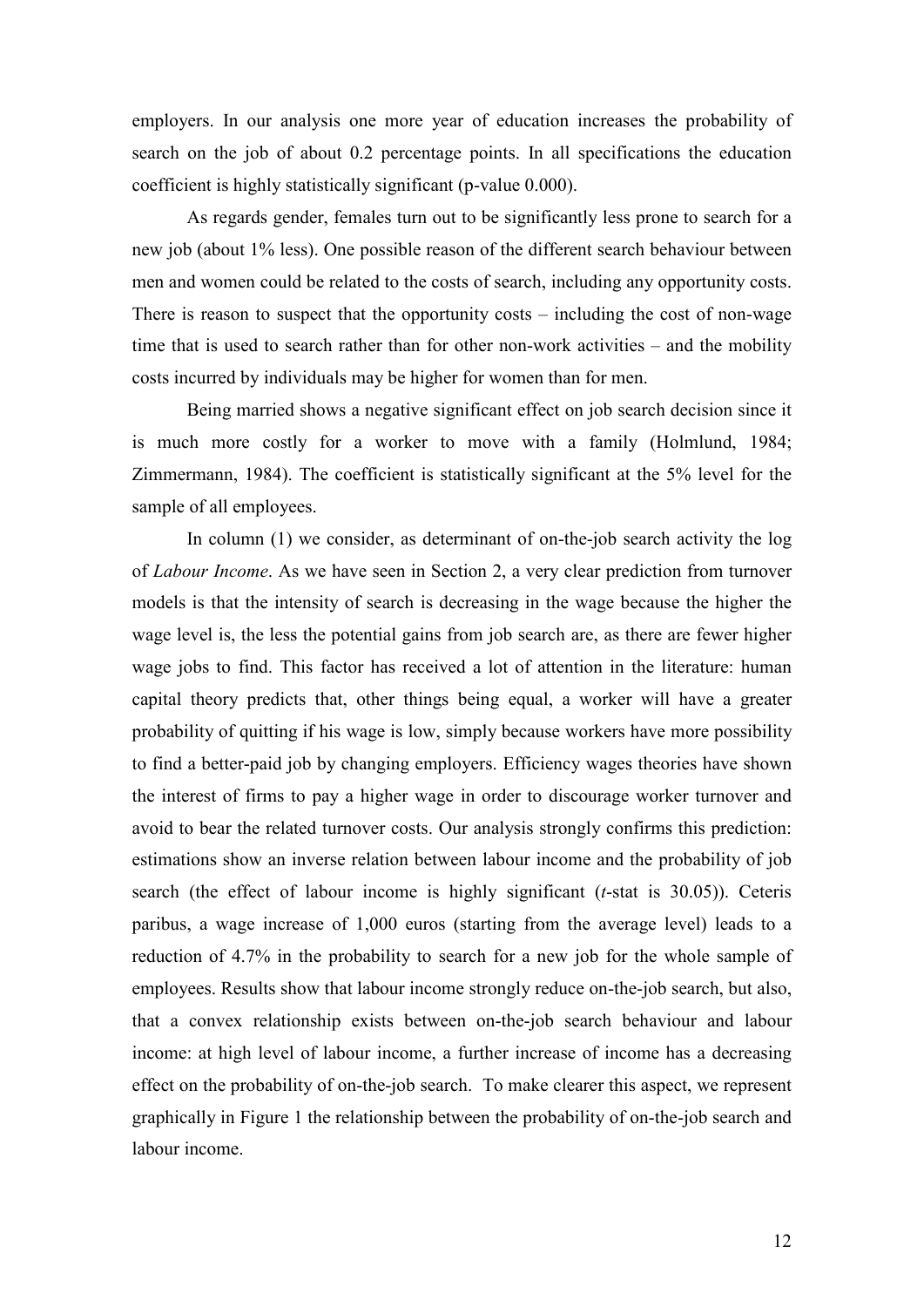#### Figure 1 around here

We obtain very similar results if  $-$  instead of the log of income  $-$  we insert income in linear and squared terms.

Most important for the purposes of the analysis, in column (1) we examine if there exist differences in job-search activities across type of occupations. The omitted category is private employee. Ceteris paribus, estimates show that being employed in the public sector reduces the probability of searching for a new job of about 3.1% compared to private employees (the coefficient is significant at the 1 percent level). This remarkable difference – obtained controlling for wage levels – is probably due to a number of advantages enjoyed by public sector employees, such as a higher degree of protection against the risk of losing their own job, lower pressure by managers and supervisors to provide effort on the job, more relaxed work environment. This is an important result which proves the attractiveness of Italian public jobs (on this point, see also Scoppa, 2009), beyond the anecdotal evidence of large queue in competitions for public jobs.

Our estimates show that being self-employed reduces on-the-job search of 1.3% compared to private employees. This results can be due to the fact that, holding other things constant, self-employed people enjoy their position as independent actor on the market. That condition of independence gives them a higher measure of selfdetermination and freedom since they are not subject to a hierarchy and they do not have to obey orders given by their superiors, leading to a decrease in the probability of searching for an alternative job.

Following the existing literature, in all specifications we include among the explanatory variables the levels of tenure and experience of workers and their squared terms

The experience of workers refers to the experience accumulated before the current job, obtained by calculating the total years of experience accumulated on the labour market minus the current job tenure. Given that we include also the variable Tenure, we use this measure of *Experience* to avoid problems of collinearity with Tenure. The coefficient of *Experience* turns out to be not statistically significant different from zero

*Tenure* is defined as the difference between the worker's age and the age in which he/she has started to work in the current firm. Results show that *Tenure* is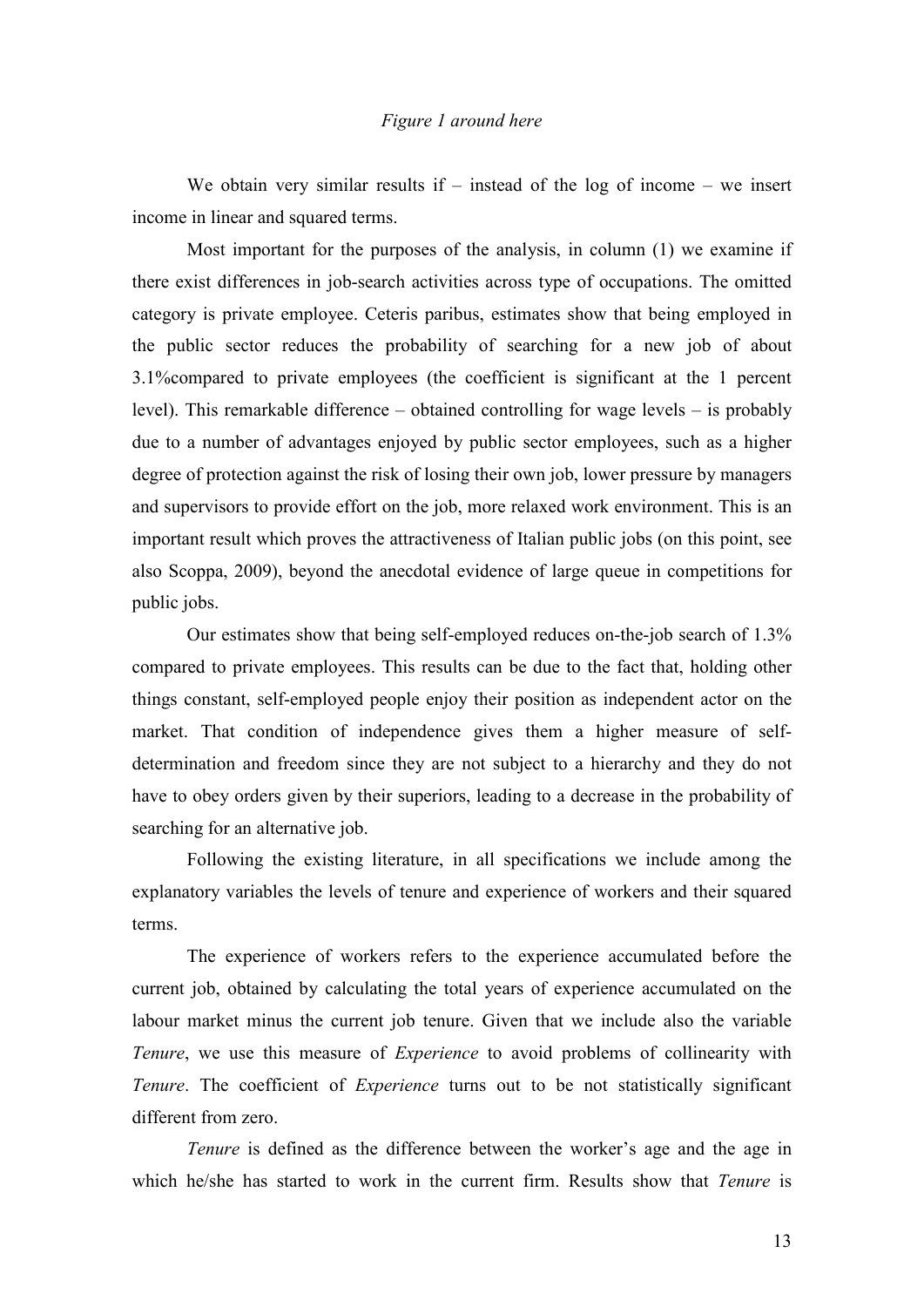negative and highly significant in all specifications. The longer is the tenure, the higher is the accumulation of firm specific human capital and, therefore, the higher is the productivity in the current firm. However, this reflects in a higher wage. Holding the wage constant, the additional negative effect of the tenure on the probability of on-thejob search may probably reflect good relations with colleagues, the development of trust and social cohesion, promotion opportunities at the workplace and so on. Furthermore, a high level of tenure implies that the current match between the worker and the employer is the best one available in the labour market.

*Tenure Squared* turns out to be positive, implying that the marginal effects of tenure are decreasing. Accordingly to our estimations, the relationship between search on the job and tenure is therefore convex, similar to the relationship with labour income.

In our regressions we also consider the *Number of Job Experiences* previously held by the worker as a factor that may affect the probability of on-the-job search. The results of the estimates show that one more job experience in the past increases the probability of being engaged in job search activities by 0.6% for the whole sample of employees (statistically significant at the 1 percent level). This is probably due to a larger network of acquaintances acquired on previous jobs which may help to find a new job or to a greater individual propensity to move from one job to another.

In column (1) we include as explanatory variable the *Fixed Term Contract* status to verify the effects of a non permanent position of the worker on the probability to search for a new job. As expected, results show an increase of 9.2 percentage points in the probability of engaging of on-the-job-search activity in the case of temporary labour contracts. The strong statistical significance and the magnitude of the coefficient imply that temporary jobs are much less desirable than permanent ones. Furthermore, the approaching of the end of the contract could be the most important reason for inducing workers to engage in on-the-job search activity since they may have a high expectation of leaving their current firm. Finally, workers holding a temporary contract may be less integrated in the firm or may suffer worse working conditions than workers holding a permanent contract (Garcia-Serrano, 2004).

In all specifications we control for geographical dummy variables to capture both the effects of different regional labour market conditions and the average quality of jobs. Moreover, we also consider the unemployment rate at regional level. Regional unemployment rates are taken by Labor Force Survey conducted by ISTAT (the National Statistic Institute). It is plausible to think that the propensity to search for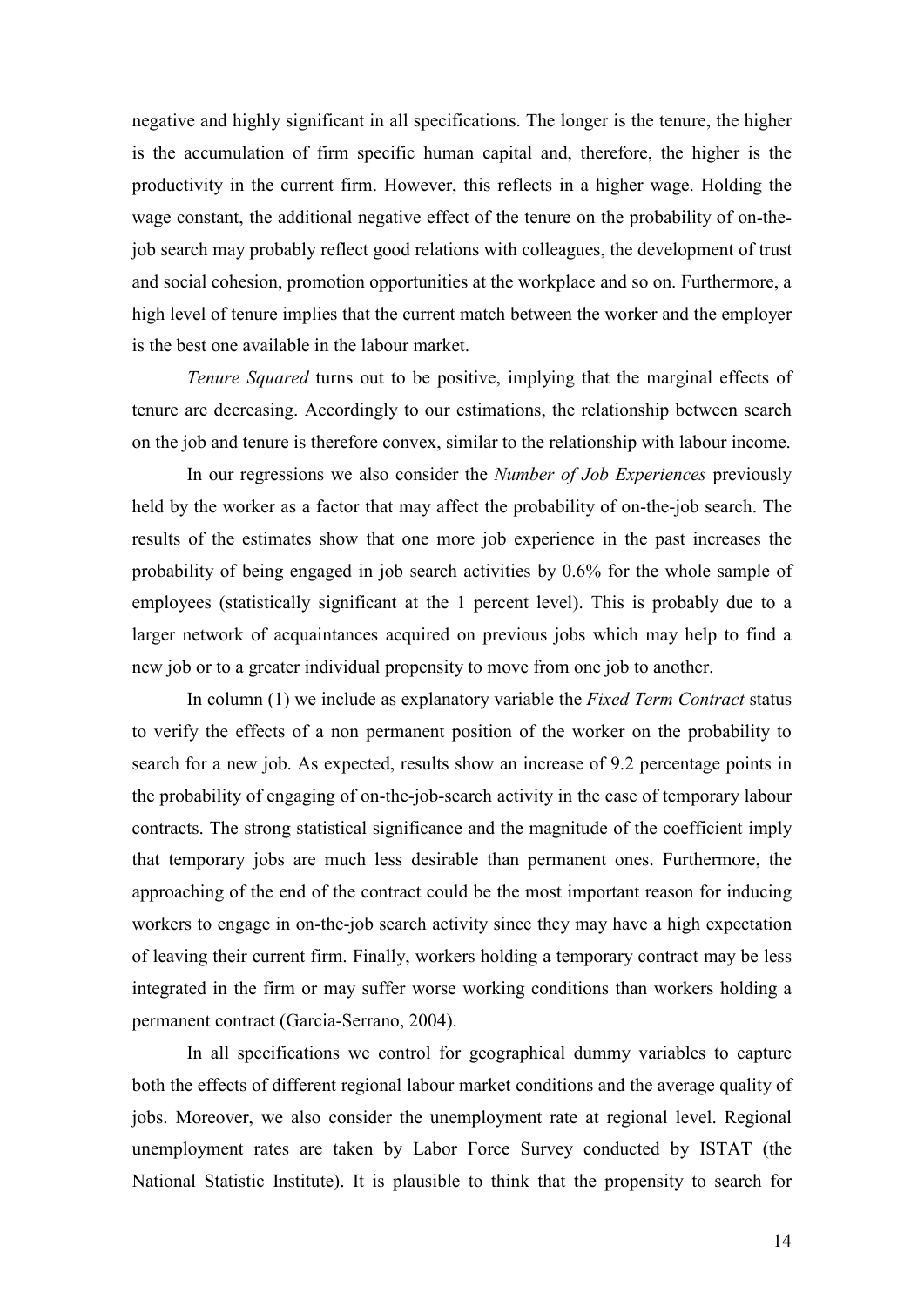another job depends on the state of the regional labour market. According to the existing literature, workers search less in regional labour markets with high unemployment rate. In fact workers will have a higher probability of search for a different job when it is relatively easy for them to obtain a better job quickly. Thus, when jobs are more plentiful relative to job seekers, one would expect the search rate to be higher than when few jobs are available and many workers are being laid off.

Italy is characterized by huge regional differences, favouring the North-East and North-West regions, in terms of employment perspectives, quality of jobs and unemployment rates.

The existence of these discrepancies among the country are partly confirmed in our findings, according to the geographical areas, results in column (1) show that, the probability of search on-the-job is lower in the Centre and in the South by 1 and 1.8 percentage points respectively than the North-Western regions, the reference category.

In contrast to theoretical predictions, in our specification the *Unemployment* coefficient is not significant. This result can probably be explained by the fact that regions with high levels of unemployment also tend to provide worse jobs, that is, less stable and with worse working conditions (unobservable characteristics in the data) and therefore there is the tendency for employees to search for better jobs in these markets, offsetting the effects of looking at job opportunities.

Note that since the unemployment rate is defined at a regional level, the standard errors reported in Tables 3 and 4 are corrected for the potential clustering of the residual at the regional level.

In regression  $(1)$  we also control for the city size dummies. Results show that job search activity appears to increase with the size of the town where individuals live: workers search 2 percentage points more in very large cities compared to the reference category (towns with fewer than 20,000 inhabitants). This finding is probably due to the fact that large cities are characterized by thicker labour markets, in which search activities are more productive in terms of probability of job matching.

In order to check the relative importance of determinant factors on search activities among men and women, columns 2 and 3 of Table 3 replicate column 1's. The estimated coefficients of on-the-job search explanatory variables are quite similar: the results show that men and women do not exhibit significant differences in their on-thejob search behaviour. The only relevant differences concern the following aspects: other things being equal, married women are more strongly discouraged to search for another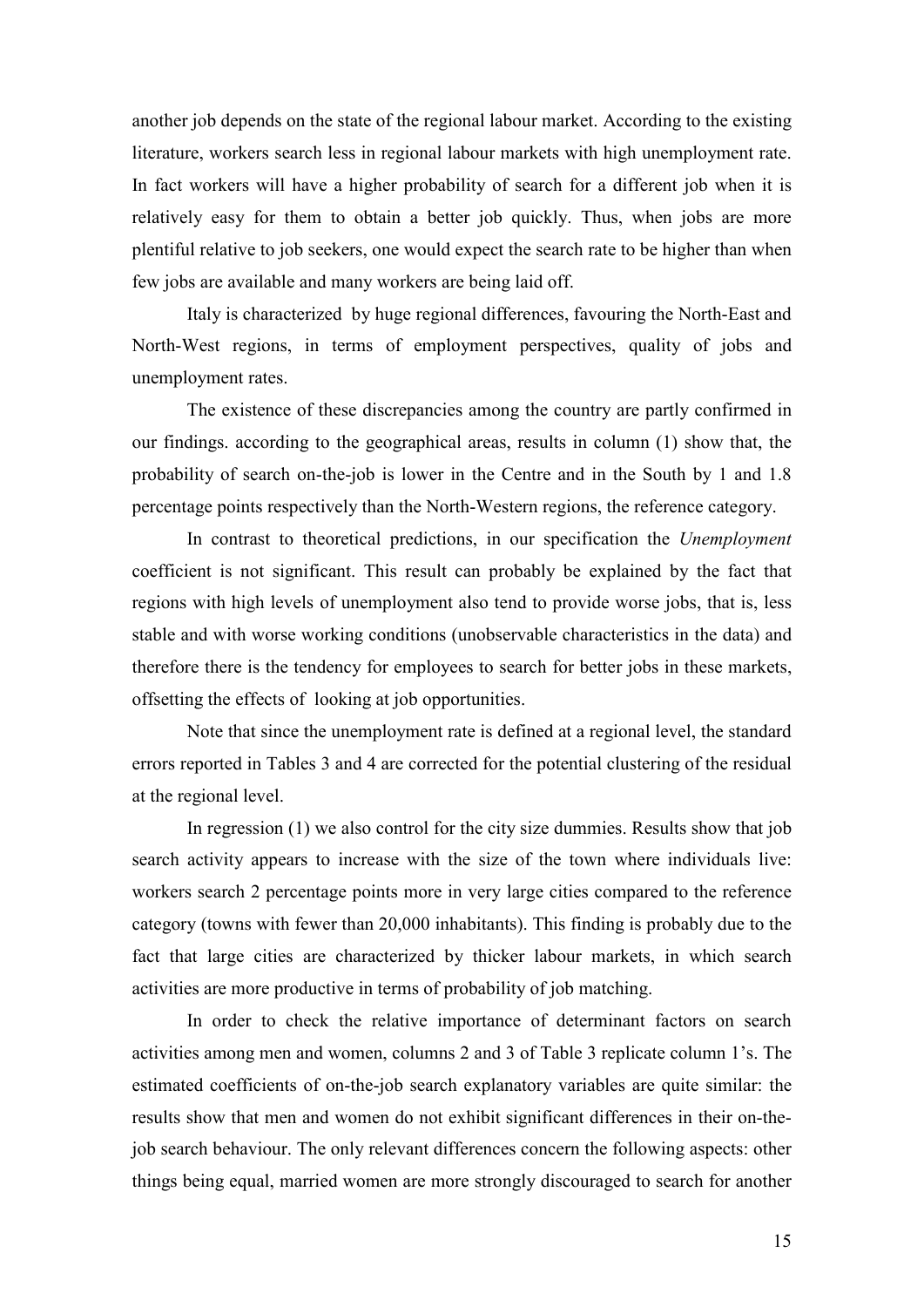job  $(-2.6\%)$  compared to married men  $(-1.0\%)$  (but in both cases the married dummy is significant at the 1% level). At the same time, having children does not seem to affect job search propensity of men while there is a large negative effect from the presence of children for females (the effect is significant on the 1% level): having a child reduces the probability to look for an alternative employment by 2.1%.

In order to evaluate potential differences in the determinants of on-the-job search decisions between public and private employees, in Table 4, columns 1 and 2, respectively, we separately report the estimated coefficients for the two categories of workers. This potential divergence in on-the-job search activity between public and private employees might arise for many reasons governing employment relationship.

Italian public employees enjoy many favourable working conditions such as a very high degree of job security (public employees are assured of employment until retirement), lower pressure by managers and supervisors to provide effort on the job ("low powered incentives" since it is particularly difficult to measure both individual and aggregated performance), more relaxed work environment and better social climate. These aspects make public sector employment particularly attractive for workers, explaining individuals' willingness to queue to get public jobs, although the wage premium is not very high. The negative coefficient attracted by Public employees in Table 3 partly confirms these aspects.

#### Table 4 around here

Results in Table 4 show that the probability of looking for another job is negatively related to the Wage for both public and private employees but the effect is much stronger in the private sector. Ceteris paribus, an increase in the Labour Income leads to a reduction of about 7% for private workers and only 2.5% for public employees. This might suggest that public employees are interested in other non-wage aspect of their job (job security, work pace, and so on). Similarly, the educational level has a positive impact on on-the-job search for both private and public employees but the coefficient shows a bigger magnitude with respect to private workers: one more year of education increases the probability of search of a new job by 0.4 percentage points. Looking at the experience level of workers, it significantly increases the probability of on-the-job search for the sub sample of private employees  $(0.2\%)$  whereas the coefficient turns out to be not statistically different from zero for public employees. Moreover, results show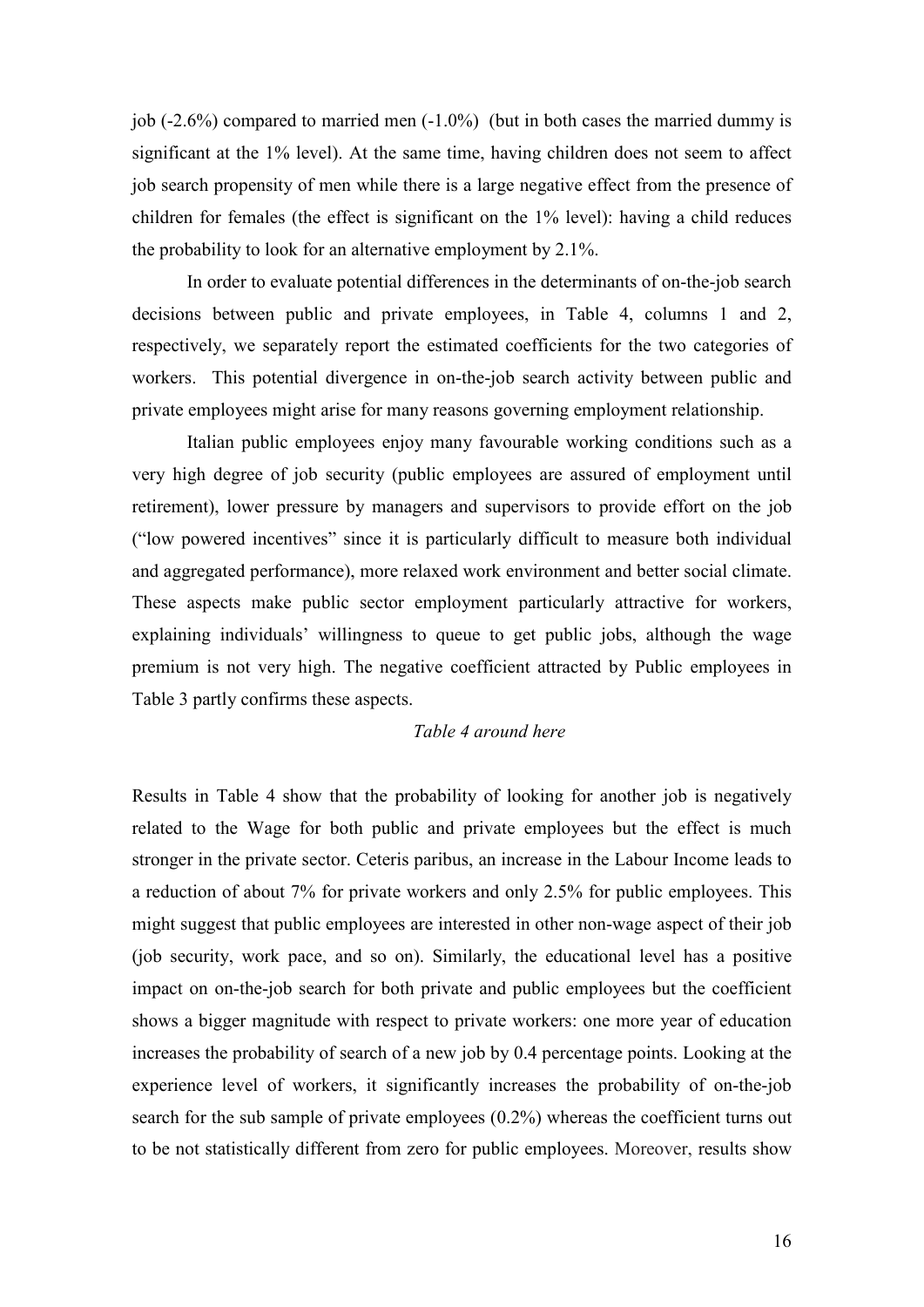that the Number of Job Experiences and the effect of a Fixed term contract even if significant for both categories, are more important for private employees.

In the specifications reported in Table 4 we control for some additional variables that are only available for the categories of private and public employees. In particular, we introduce the average Number of Hours Worked (per week). Results show that the number of work hours has a positive impact on the probability of search for another job for the sub-sample of private employees (while has no effect on public employees). One more hour worked increases the probability of on-the-job search of 0.1% (the coefficient is significant at 1% level). It is worthwhile to note that in the regression we are taking the wage constant, so a higher number of working hours implies a lower hourly wage: this explains why employees tend to search more.

Only for private employees (column 2) we also consider firm size dummies: Medium Firm (20-99 employees) and Large Firm (100 or more employees). Our results show that the size of the firm in which employees work does not have a significant impact on the probability of job search. This result is likely due to the fact that we are controlling for workers' labour income. Even if large firms tend to have substantial firm-specific and screening investments in their workers, they pay higher wages to discourage worker turnover. In fact, if we do not control for individual labour income, we obtain the traditional effect showing a drastic decrease in the job search as the firm size increases.

In columns 1 and 2 we also control for the professional qualifications of private and public employees. It emerges that White Collars and Teachers (both in private and public sector) search significantly less compared to the Blue Collars (the reference category).

# 4. Concluding Remarks

This study has explored on-the-job search activities of workers in Italian labour markets. Due to a lack of available data, allowing to match workers' and employers' characteristics with decisions of voluntary turnover, we have used on-the-job search intensity as a proxy of workers voluntary turnover. To the best of our knowledge, there are no other studies investigating the determinants of on-the-job search activity with regards to Italy.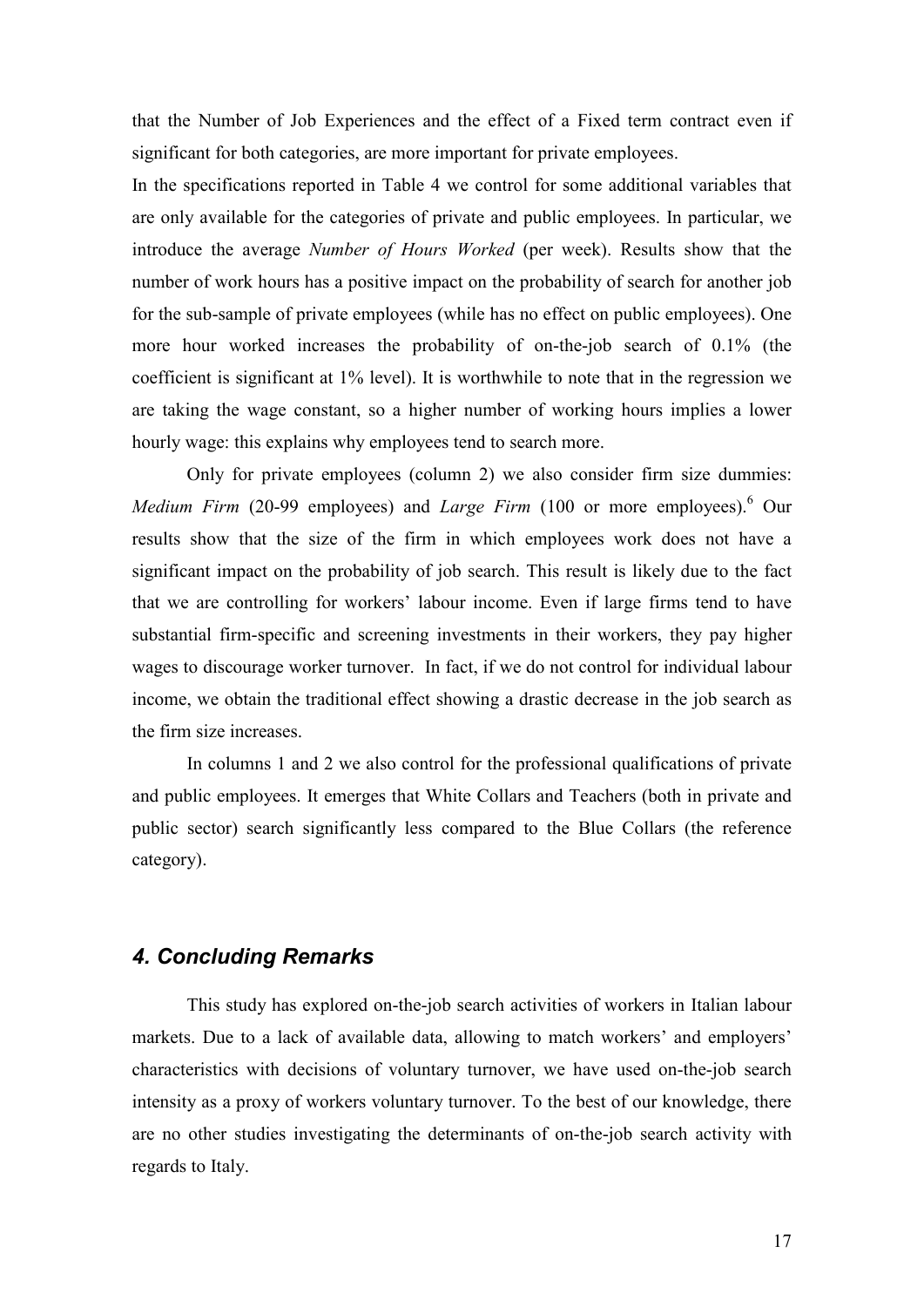We argued that the Italian labour market has several features such as a highly centralized wage bargaining system, wages not reactive to labour market conditions and public sector employment which seems particularly attractive.

On the basis of these aspects, by investigating empirically the differences in the determinants of on-the-job search activities between public and private employees, we have shown that the public sector employees have a considerable lower probability of on-the-job search, compared to private sector workers, even controlling for wage levels. This indirectly result suggests the high attractiveness of Italian public jobs.

In accordance with the findings in other countries, we have found that the probability of being engaged in job-search activities is much lower when the wage is higher. It is higher for males, for workers with low tenure and higher levels of education, for workers with thick networks of informal relationships build in previous work experiences and for residents in large cities. Married women are less likely to be looking for an alternative employment and there is a very large negative effect from the presence of children on female job search.

Notwithstanding the high centralization of wage bargaining our findings show that Italian workers are highly mobile and reactive to labour market conditions and individual characteristics. Moreover, the evidence we gathered suggests that jobs do not differ only in terms of the wage paid, but there are a number of characteristics that workers consider in their choice of job.

As this study is based on household survey data, it was possible to include firm characteristics only by introducing firm size and professional qualifications as controls variables. Further research into this topic should link employer-employee data providing much more detailed firm-individual level information not available in this phase on the analysis. In addition, it would be interesting to verify whether workers searching in a certain period for a job effectively quit in the subsequent periods, but this kind of study requires panel data rather than cross-section data which are the ones we used.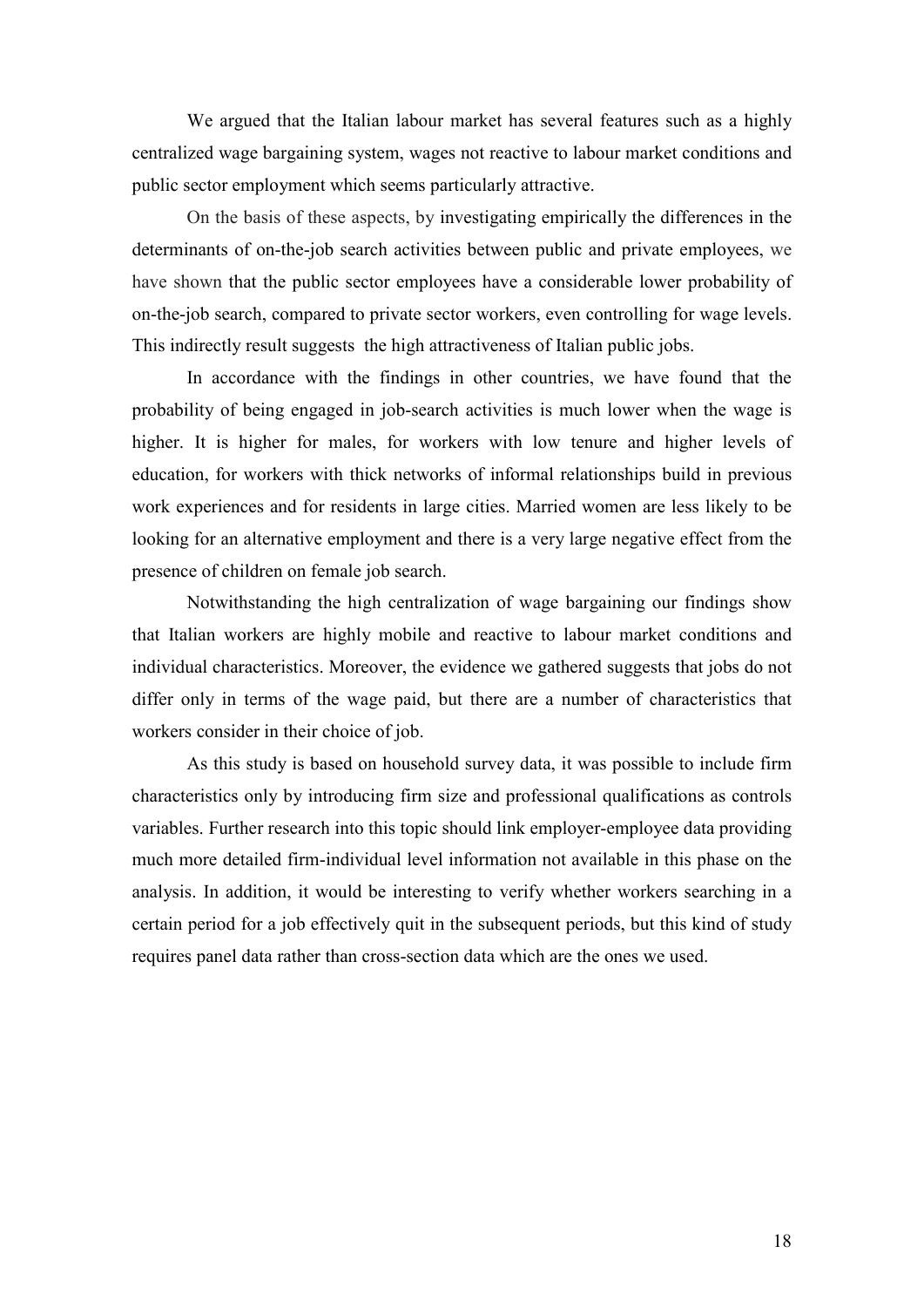#### **References**

- Addison, J. and Portugal, P. (2002) Job search methods and outcomes, *Oxford Economic* Papers, 54, pp. 505-533.
- Akerlof, G., Rose, A. and Yellen, J. (1988) Job switching and job satisfaction in the U.S. labor market, Brookings Papers on Economic Activity, 2, pp. 495–582.
- Anderson, P. and Meyer, B. (1994) The extent and consequences of job turnover, Brookings Papers on Economic Activity, Microeconomics, pp. 177-248.
- Bartel, A. (1982) Wages, nonwage job characteristics, and labor mobility, *Industrial and Labor* Relations Review, 35, pp. 578-589.
- Becker, G. (1962) Investment in human capital: a theoretical analysis, Journal of Political Economy, 70(Supplement), pp.9-49.
- Black, M. (1981) An empirical test of the theory of on-the-job search, Journal of Human Resources, 16, pp. 141-151.
- Blau, D. (1991), Search for nonwage job characteristics: a test of the reservation wage hypothesis, *Journal of Labor Economics*, 9, pp. 186-205.
- Blau, D. (1992) An empirical analysis of employed and unemployed job search behaviour, Industrial and Labor Relations Review, 45, pp. 738-752.
- Blau, F. and Kahn, L. (1981) Race and sex differences in quits by young workers, *Industrial* and Labor Relations Review, 34, pp. 563-577.
- Böckermann, P. and Ilmakunnas P. (2009), Job disamenities, job satisfaction, quit intentions, and actual separations: putting the pieces together, *Industrial Relations*, 48 (1), pp.73-96.
- Booth, A. and Francesconi, M. (1999), Job mobility in 1990s Britain: does gender matter?, Mimeo.
- Burdett, K. (1978) A theory of employee job search and quit rates, *The American Economic* Review, 68(1), pp. 212-220.
- Burgess, S. (1994) The reallocation of employment and the role of employment protection legislation, CEPR, Discussion Paper, 193, LSE, London.
- Burgess, S. (1999) Reallocation of labour: an international comparison using job tenure data, CEPR, LSE, London.
- Campbell, C. (1997) The determinants of dismissals, quits and layoffs: a multinomial logit approach, Southern Economic Journal, 63, pp. 1066-1073.
- Clark, A. (2001) What really matters in a job? hedonic measurement using quit data, *Labour Economics*, 8, pp. 223–242.
- Clark, A., Georgellis, Y., and Sanfey, P. (1998) Job satisfaction, wage changes, and quits: evidence from Germany, Research in Labor Economics, 17, pp. 95–121.
- Delfgaauw, J. (2007) The effect of job satisfaction on job search: not just whether, but also where, *Labour Economics*, 14, pp. 299–317.
- Eckstein, z. and van den Berg, G (2007) Empirical labor search: a survey, Journal of *Econometrics*, 136, pp. 531–564
- Flanagan, R., Strauss, G., and Ulman, L. (1974) Worker discontent and work place behavior, Industrial Relations, 13, pp. 101-123.
- Freeman, R. (1978a) Job satisfaction as an economic variable, American Economic Review (Papers and Proceedings), 68(2), pp. 135-141.
- Fuentes, A. (2002) The determinants of on-the-job search: an empirical explanation, *IMF* Working Paper 156.
- Garcia-Serrano, C. (2004) Temporary employment, working conditions and expected exits from firms, Review of Labor Economics and Industrial Relations, 18, pp. 293-316.
- Gielen, A. (2008) Repeated job quits: stepping stones or learning about quality?, institute for the study of labor (IZA), Discussion Paper, 3838.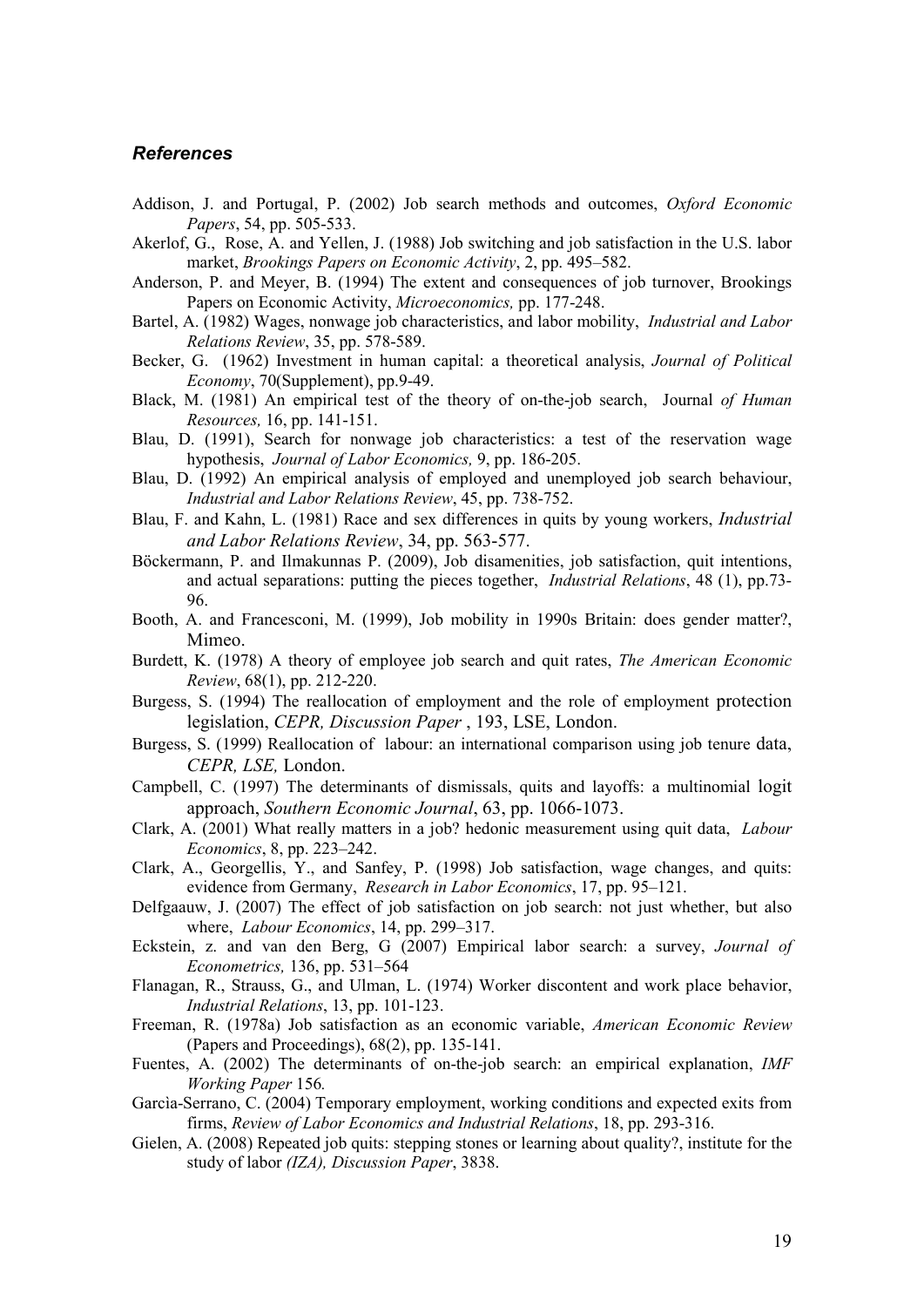- Gregg, P. and Wadsworth, J. (1996) How effective are state employment agencies? job centre use and job matching in britain, *Oxford Bulletin of Economics and Statistics*, 58 (3), pp. 443-467.
- Gronberg, T. and Reed, W. (1994), Estimating workers' marginal willingness to pay for job attributes using duration data, *Journal of Human Resources*, 29, pp. 911-931.
- Hartog, J., Mekkelholt E. and Van Ophem, H. (1988), Testing the relevance of job search for job mobility, *Economics Letters*, 27, pp. 299-303.
- Hartog, J. and van Ophem, H. (1994) On-the-job search and the cyclical sensitivity of job mobility, European Economic Review, 38(3-4), pp. 802-808.
- Hartog, J. and van Ophem, H. (1996) On-the-job search, mobility and wages in the netherlands: what do we know?, in R. Schettkat (ed.), The Flow Analysis of Labour Markets, pp. 229-255 (London Routledge).
- Hersch, J. (1991) Education match and job match, Review of Economics and Statistics, 73, pp. 140-144.
- Holmlund, B. (1984) Income prospects and job mobility: the case of Sweden, European Economic Review, 24 (3), pp. 383-400.
- Holzer, H. (1987) Job search by employed and unemployed youth, *Industrial and Labor* Relations Review, 40 (4), pp. 601-611.
- Hwang, H., Mortensen, D. and Reed, W. (1998), Hedonic wages and labor market search, Journal of Labor Economics, 16 (4), pp. 815-47.
- Kidd, M. (1991) An econometric analysis of interfirm labour mobility, Canadian Journal of *Economics*, 24, pp. 517-535.
- Kidd, M. (1994), Some Canadian Evidence on the Quit/Lay-off Distinction, Canadian Journal of Economics, 27, pp. 709-733.
- Kristensen, N. and Westergård-Nielsen, N. (2004), Does low job satisfaction lead to job mobility? IZA Discussion Paper, 1026.
- Lang K. and Majumdar, S. (2004) The pricing of job characteristics when markets do not clear: theory and policy implications, *International Economic Review*, 45 (4), pp. 1111-1128.
- Lazear, E. (1990) Job security and employment, *Quarterly Journal of Economics*, 105, pp. 699-726
- Lévy-Garboua, L., Montmarquette, C., and Simonnet, V. (2007) Job satisfaction and quits, Labour Economics, 14, pp. 251-268.
- Lucifora, C. (1998) The impact of unions on labour turnover in Italy: evidence from establishment level data". International Journal of Industrial Organisation, 16, pp. 353-376.
- Manning, A., (2003) Monopsony in motion, Princeton, in: Princeton University Press (Eds).
- Pencavel, J. (1972) Wages, specific training, and labor turnover in us manufacturing industries, International Economic Review, 13 (1), pp. 53-64.
- Pissarides, C., and Wadsworth, J. (1994) On-the-job search: some empirical evidence from Britain, *European Economic Review*, 38 (2), pp. 385-402.
- Royalty, A. (1998) Job-to-job and job-to-nonemployment turnover by gender and education level, Journal of Labor Economics, 16, pp. 392-443.
- Salop, S. (1979) Wage differentials in a dynamic theory of the firm, *Journal of Economic Theory*, 6, pp. 321-44.
- Scoppa, V. (2009) Intergenerational transfers of public sector jobs: a shred of evidence on nepotism. Public Choice, 141, pp. 167–188.
- Shields, M. and Price, S. (2002) Racial harassment, job satisfaction and intentions to quit: evidence from the British nursing profession, *Economica*, 69, pp. 295–326.
- Sousa-Poza, A. and Henneberger, F. (2004) Analyzing job mobility with job turnover intentions: an international comparative study, *Journal of Economic Issue*, 38(1), pp. 113-137.
- Stiglitz, J. (1974) Incentives and risk sharing in sharecropping, *Review of Economic Studies*, 41, pp. 219-255.
- Topel, R. (1986) Job mobility, search and earnings growth, *Research in Labour Economics*, 8, pp. 199-233.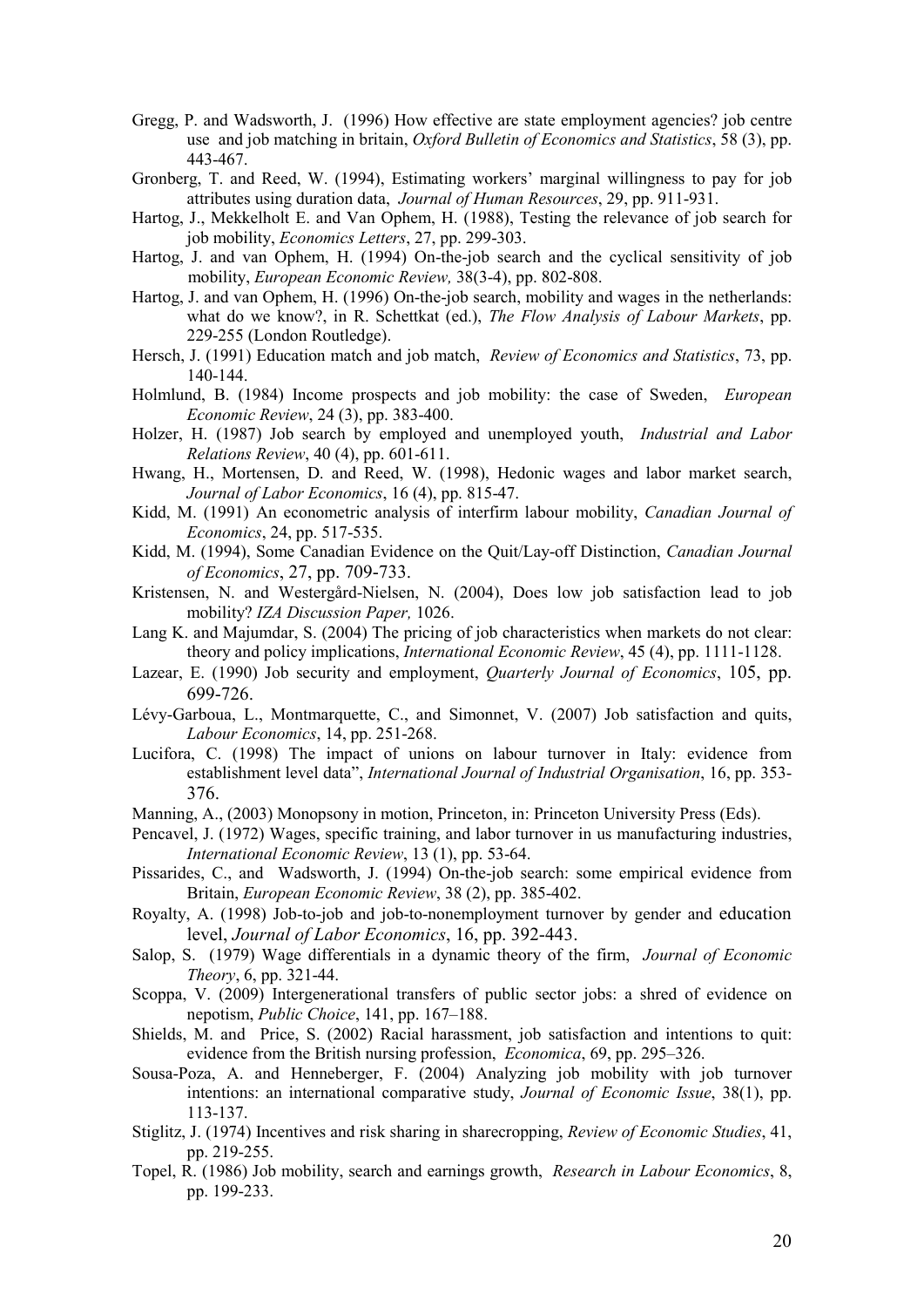- Tsang, M. and Levin, H. (1985) The economics of overeducation, Economics of Education Review, 4, pp. 93-104.
- Van Ophem, H. (1991) Wages, nonwage job characteristics and the search behavior, Review of Economics and Statistics 73, pp. 145–51.
- Van Ours, J. (1990) An international comparative study on job mobility, *Labour* 4, pp. 33-55.
- Viscusi, W. (1979) Job hazards and worker quit rates: an analysis of adaptive worker behavior, International Economic Review, Department of Economics, University of Pennsylvania and Osaka University Institute of Social and Economic Research Association, 20 (1), pp. 29-58.
- Ward,  $\hat{M}$  and Sloane, P. (2000), Non-pecuniary advantages versus pecuniary disadvantages: job satisfaction among male and female academics in Scottish Universities, Scottish Journal of Political Economy, 47, pp. 273-303.
- Wooldridge, J. (2002), Econometric analysis of cross section and panel data, (Cambridge: MIT Press).
- Zimmermann, K. (1984) German job mobility and wages, Institute for the Study of Labor (IZA); Discussion Paper, 4.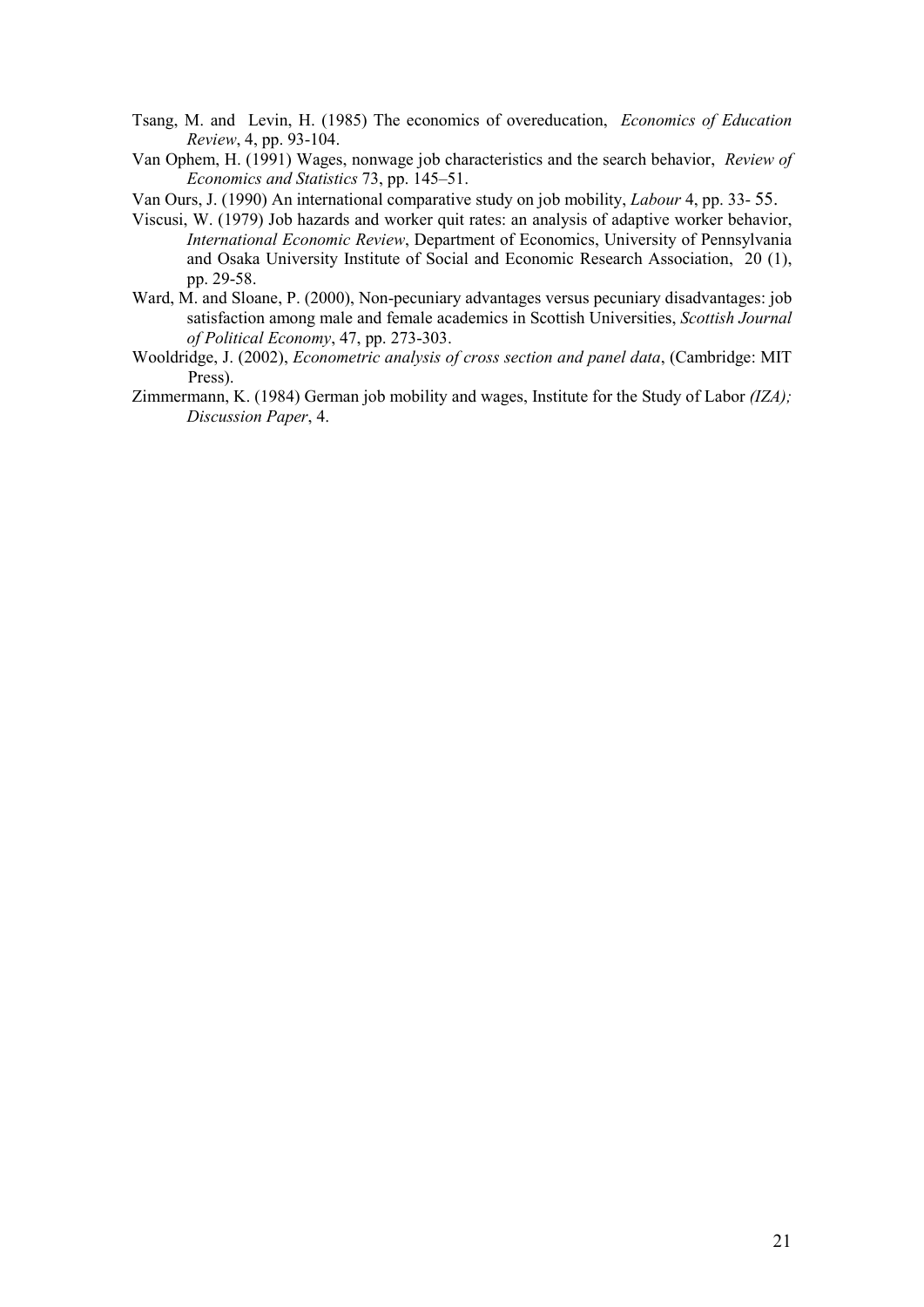#### **Table 1. Descriptive statistics**

| LAVIC 1. DESCHIPUVE STATISTICS<br>Variables |         | St. Dev. | Min              | Max    | Obs.  |
|---------------------------------------------|---------|----------|------------------|--------|-------|
|                                             | Mean    |          |                  |        |       |
| On-the-Job Search                           | 0.081   | 0.273    | $\overline{0}$   | 1      | 44721 |
| Female                                      | 0.387   | 0.487    | $\mathbf{0}$     | 1      | 44721 |
| Education (in years)                        | 10.952  | 3.876    | $\theta$         | 20     | 44721 |
| Married                                     | 0.657   | 0.475    | $\theta$         | 1      | 44721 |
| Number of Children                          | 0.457   | 0.733    | $\theta$         | 5      | 44721 |
| Labour Income (in log)                      | 9.520   | 0.621    | .081             | 13.852 | 41207 |
| Public Employee                             | 0.216   | 0.411    | $\boldsymbol{0}$ | 1      | 44721 |
| Self Employed                               | 0.218   | 0.413    | $\theta$         | 1      | 44721 |
| Experience (in years)                       | 5.335   | 8.439    | $\theta$         | 51     | 44210 |
| Experience squared                          | 99.67   | 234.003  | $\theta$         | 2601   | 44210 |
| Tenure (in years)                           | 15.177  | 11.392   | $\mathbf{0}$     | 57     | 44263 |
| Tenure squared                              | 360.107 | 439.965  | $\theta$         | 3249   | 44263 |
| North-West                                  | 0.252   | 0.434    | $\mathbf{0}$     | 1      | 44263 |
| North-East                                  | 0.232   | 0.422    | $\theta$         | 1      | 44721 |
| Centre                                      | 0.217   | 0.412    | $\theta$         | 1      | 44721 |
| South                                       | 0.201   | 0.400    | $\theta$         | 1      | 44721 |
| <b>Islands</b>                              | 0.098   | 0.298    | $\mathbf{0}$     | 1      | 44721 |
| Very Small City $(\leq 20$ inhabitants)     | 0.285   | .452     | $\theta$         | 1      | 44721 |
| Small City (20-40)                          | 0.204   | 0.403    | $\theta$         | 1      | 44721 |
| Medium City (40-500)                        | 0.424   | 0.494    | $\theta$         | 1      | 44721 |
| Large City $($ >500)                        | 0.086   | 0.281    | $\theta$         | 1      | 44721 |
| Small Firm (<20 employees)                  | 0.441   | 0.496    | $\overline{0}$   | 1      | 25335 |
| Medium Firm (20-99)                         | 0.277   | 0.447    | $\theta$         | 1      | 25335 |
| Large Firm $(>100)$                         | 0.278   | 0.448    | $\theta$         | 1      | 25335 |
| White-Collar                                | 0.283   | 0.450    | $\theta$         | 1      | 44721 |
| Teacher                                     | 0.068   | 0.251    | $\theta$         | 1      | 44721 |
| Junior Manager                              | 0.048   | 0.215    | $\mathbf{0}$     | 1      | 44721 |
| Manager                                     | 0.019   | 0.138    | $\theta$         | 1      | 44721 |
| <b>Fixed Term Contract</b>                  | 0.055   | 0.228    | $\theta$         | 1      | 44721 |
| Number of Jobs Experiences                  | 1.959   | 1.679    | $\theta$         | 82     | 44685 |
| Hours worked per week                       | 37.817  | 8.888    | $\Omega$         | 150    | 35084 |
| Regional Unemployment Rate                  | 9.211   | 5.934    | 3.342            | 22.533 | 44721 |
|                                             |         |          |                  |        |       |

Data source: SHIW 1995-2006. Sample: employed (private/public employees and self-employed).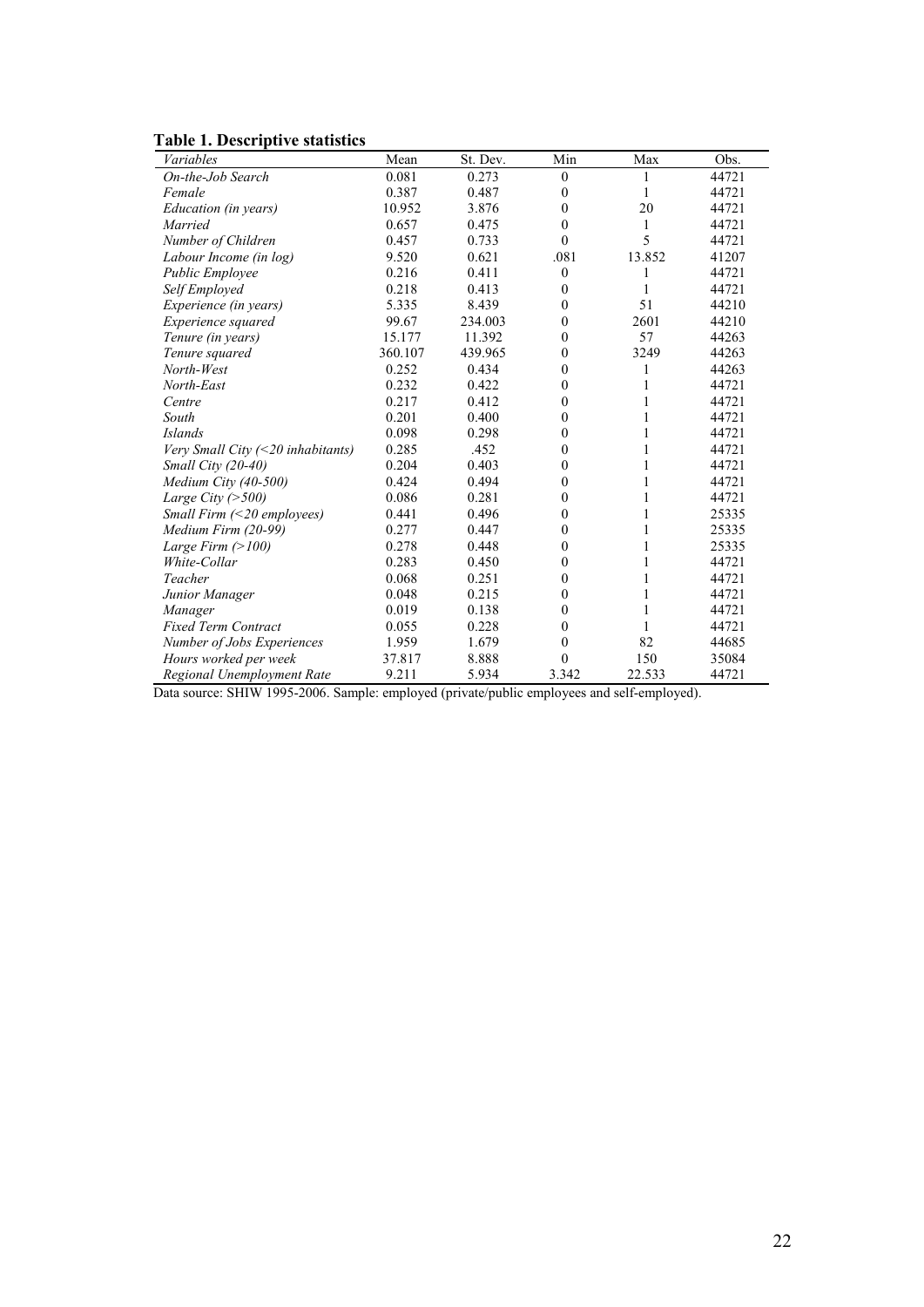| murviuuai Characteristics.       |       |          |
|----------------------------------|-------|----------|
| Variables                        | Mean  | St. Dev. |
| Female                           | 0.078 | 0.269    |
| Male                             | 0.085 | 0.278    |
| Elementary school                | 0.065 | 0.246    |
| Middle school                    | 0.083 | 0.276    |
| High school                      | 0.081 | 0.273    |
| College degree                   | 0.105 | 0.307    |
| Postgraduate qualification       | 0.108 | 0.312    |
| Public Employee                  | 0.036 | 0.186    |
| Private employee                 | 0.087 | 0.282    |
| Self Employed                    | 0.059 | 0.235    |
| <b>Permanent Contract</b>        | 0.068 | 0.252    |
| <b>Fixed Term Contract</b>       | 0.301 | 0.459    |
| Tenure below the mean            | 0.080 | 0.271    |
| Tenure above the mean            | 0.062 | 0.242    |
| <b>Blue-Collar</b>               | 0.114 | 0.317    |
| White-Collar                     | 0.071 | 0.256    |
| Teacher                          | 0.038 | 0.191    |
| Junior Manager                   | 0.071 | 0.258    |
| Manager                          | 0.038 | 0.191    |
| Small Firm $(\leq 20$ employees) | 0.132 | 0.339    |
| Medium Firm (20-99)              | 0.097 | 0.296    |
| Large Firm $(>100)$              | 0.078 | 0.268    |
| North-West                       | 0.087 | 0.271    |
| North-East                       | 0.081 | 0.274    |
| Centre                           | 0.075 | 0.263    |
| South                            | 0.079 | 0.269    |
| <b>Islands</b>                   | 0.098 | 0.297    |

Table 2. On-the-job search distribution by **individual characteristics.** 

Data source: SHIW 1995-2006.

Sample: private/public employees and self-employed.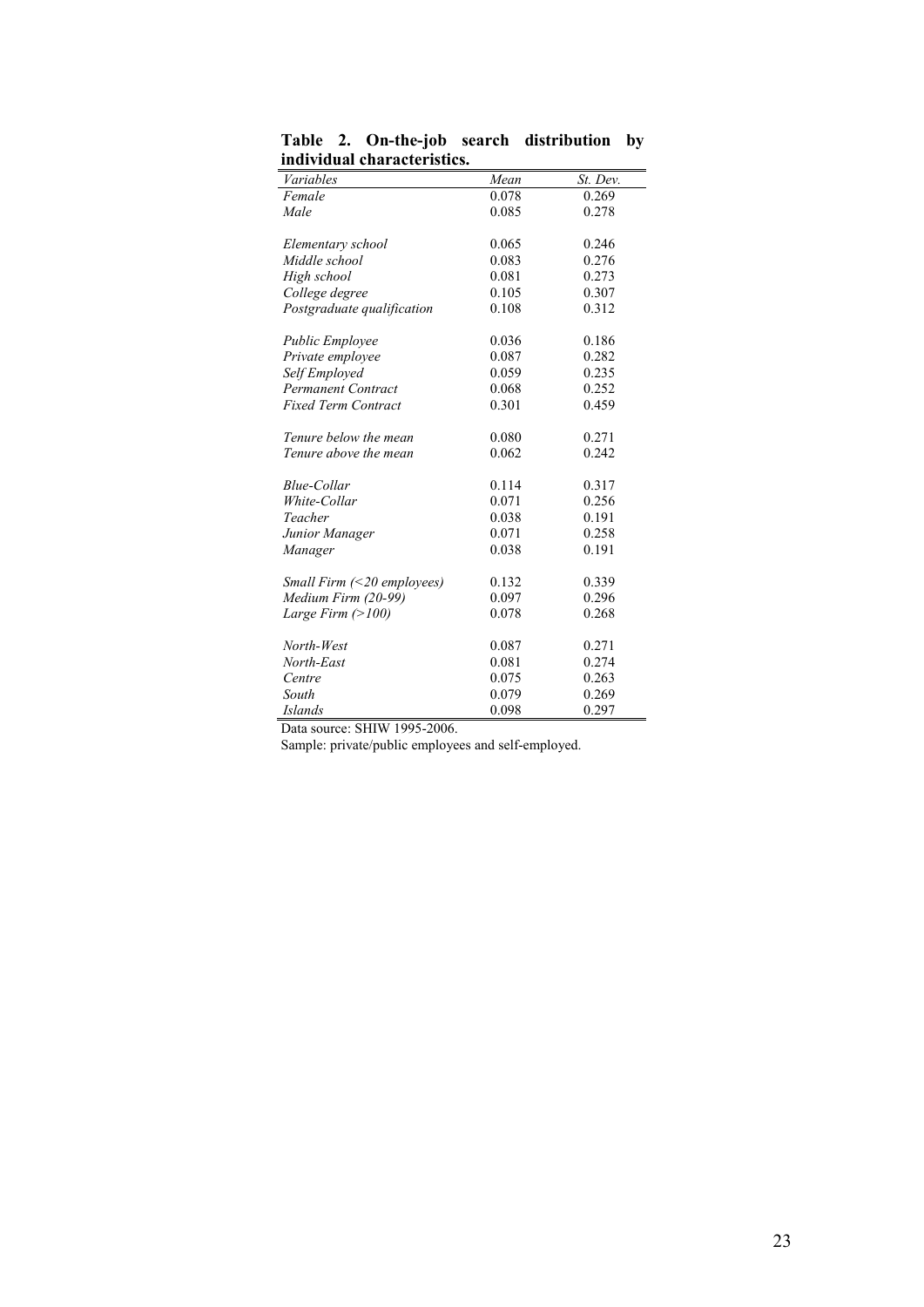| $\beta$ chucht variable. On theogo bearen<br>Variables | Whole Sample | Men         | Women       |
|--------------------------------------------------------|--------------|-------------|-------------|
|                                                        | (1)          | (2)         | (3)         |
|                                                        |              |             |             |
| Female                                                 | $-0.008**$   |             |             |
|                                                        | (0.004)      |             |             |
| Education                                              | $0.002***$   | $0.002**$   | $0.002***$  |
|                                                        | (0.001)      | (0.001)     | (0.001)     |
| Married                                                | $-0.006**$   | $-0.010***$ | $-0.026***$ |
|                                                        | (0.002)      | (0.004)     | (0.005)     |
| Number of Children                                     | 0.000        | 0.000       | $-0.021***$ |
|                                                        | (0.002)      | (0.001)     | (0.002)     |
| (Female)*(Number of Children)                          | $-0.009***$  |             |             |
|                                                        | (0.003)      |             |             |
| Labour Income (in log)                                 | $-0.047***$  | $-0.048***$ | $-0.047***$ |
|                                                        | (0.003)      | (0.004)     | (0.003)     |
| Public Employee                                        | $-0.031***$  | $-0.034***$ | $-0.024***$ |
|                                                        | (0.003)      | (0.003)     | (0.004)     |
| Self Employed                                          | $-0.013***$  | $-0.016***$ | $-0.006$    |
|                                                        | (0.003)      | (0.003)     | (0.004)     |
| Experience(years)                                      | 0.001        | 0.001       | 0.001       |
|                                                        | (0.001)      | (0.001)     | (0.001)     |
| <b>Experience Squared</b>                              | $-0.000$     | $-0.000$    | $-0.000*$   |
|                                                        | (0.000)      | (0.000)     | (0.000)     |
| Tenure (years)                                         | $-0.007***$  | $-0.006***$ | $-0.007***$ |
|                                                        | (0.000)      | (0.000)     | (0.000)     |
| Tenure Squared                                         | $0.000***$   | $0.000***$  | $0.000***$  |
|                                                        | (0.000)      | (0.000)     | (0.000)     |
| Number of Jobs Experiences                             | $0.006***$   | $0.006***$  | $0.006***$  |
|                                                        | (0.001)      | (0.001)     | (0.001)     |
| <b>Fixed Term Contract</b>                             | $0.092***$   | $0.110***$  | $0.072***$  |
|                                                        | (0.013)      | (0.016)     | (0.012)     |
| North-East                                             | $-0.005$     | $-0.003$    | $-0.008$    |
|                                                        | (0.006)      | (0.007)     | (0.006)     |
| Centre                                                 | $-0.010*$    | $-0.011*$   | $-0.009$    |
|                                                        | (0.005)      | (0.006)     | (0.006)     |
| South                                                  | $-0.018**$   | $-0.022**$  | $-0.014$    |
|                                                        | (0.009)      | (0.011)     | (0.011)     |
| <b>Islands</b>                                         | $-0.015$     | $-0.022$    | $-0.003$    |
|                                                        | (0.012)      | (0.015)     | (0.014)     |
| Small City (20-40)                                     | $0.011**$    | $0.011*$    | $0.009**$   |
|                                                        | (0.005)      | (0.006)     | (0.004)     |
| Medium City (40-500)                                   | $0.012**$    | $0.012*$    | $0.010**$   |
|                                                        | (0.005)      | (0.006)     | (0.004)     |
| Large City ( $>500$ )                                  | $0.020**$    | $0.025*$    | $0.011**$   |
|                                                        | (0.009)      | (0.014)     | (0.005)     |
| Regional Unemployment Rate                             | 0.001        | 0.002       | $-0.000$    |
|                                                        | (0.001)      | (0.001)     | (0.001)     |
| <i><b>Observations</b></i>                             | 40672        | 24839       | 15833       |
| Pseudo R-squared                                       | 0.228        | 0.216       | 0.258       |
| Log-likelihood                                         | $-9020$      | $-5448$     | $-3503$     |

Table 3. Determinants of On-the-Job Search. Probit estimations. Dependent Variable: On-the Job Search.

Notes: Pooled Probit estimates. The dependent variable is On-the-Job Search. The coefficients represent the marginal effects. Standard errors (robust to heteroskedasticity) are reported in parentheses. The standard errors are corrected for the potential clustering of the residual at the regional level. The symbols \*\*\*, \*\*, \* indicate that coefficients are statistically significant, respectively, at the 1, 5, are included in all the regressions (not reported). Data source: SHIW 1995-2006.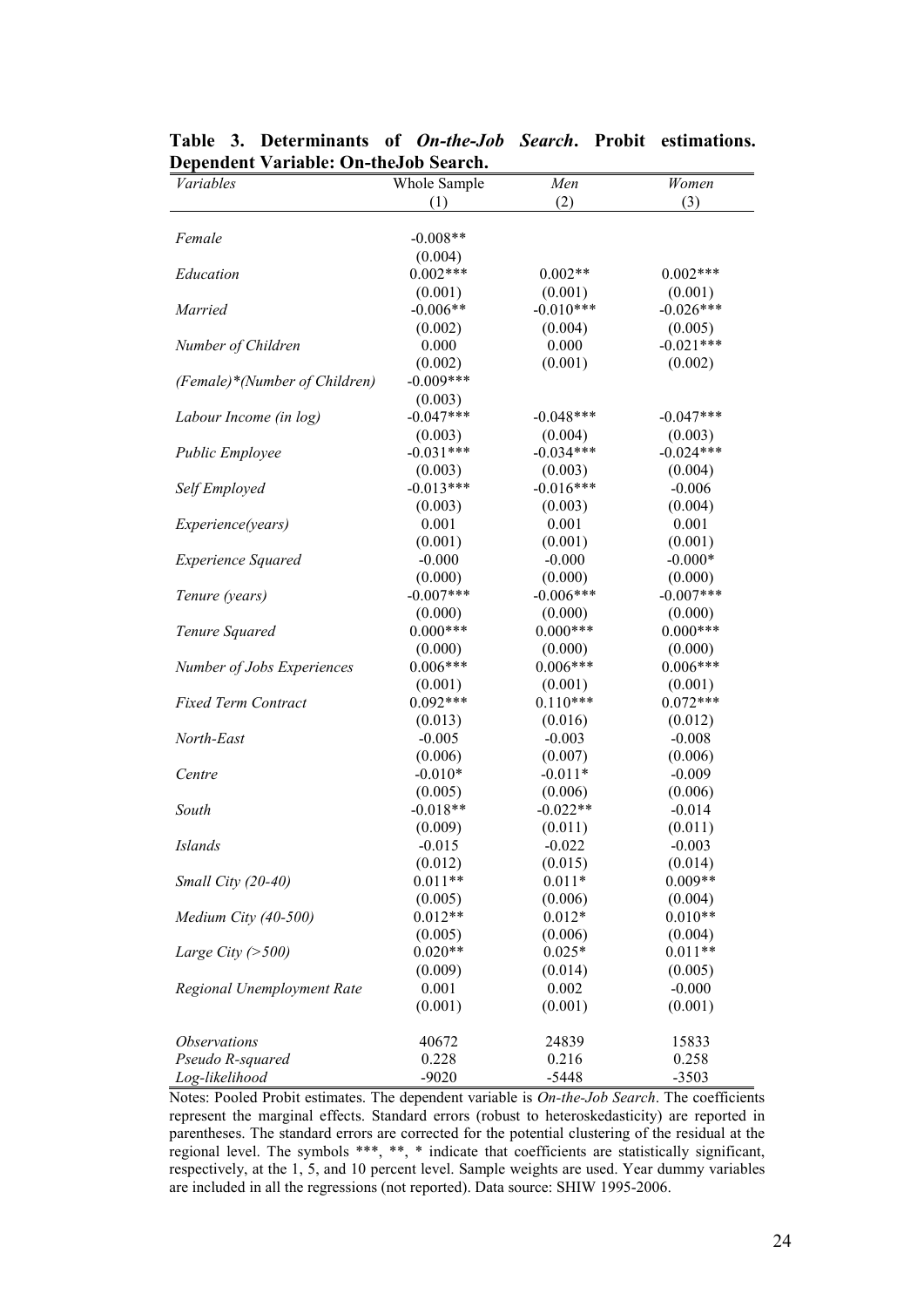

Figure 1. The relationship between on-the-job search decision and labour income.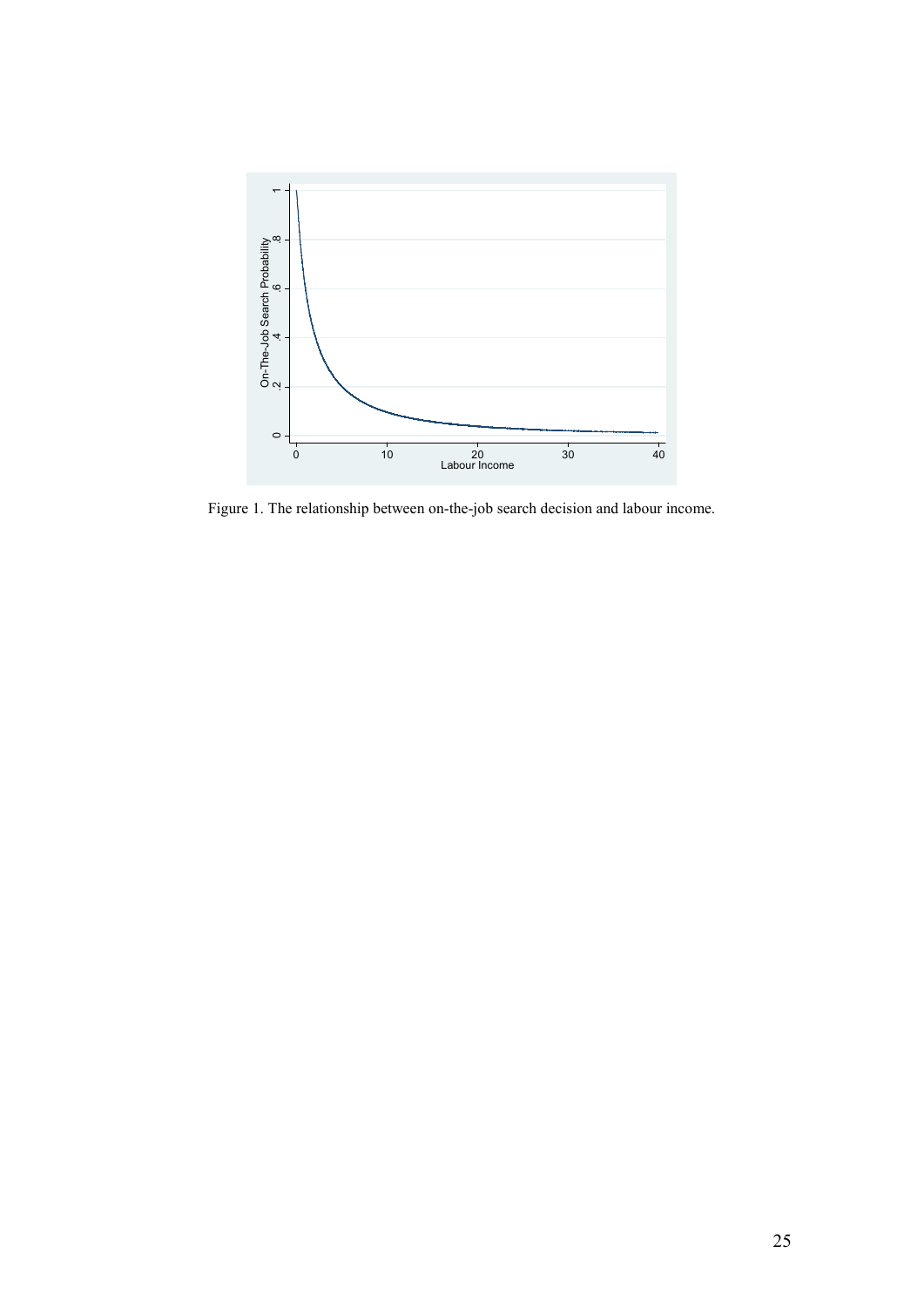| зитаноня. Dependent variable. Он-икобо эсаген. |                        |                        |  |  |
|------------------------------------------------|------------------------|------------------------|--|--|
| Variables                                      | (1)                    | (2)                    |  |  |
|                                                | Public                 | Private                |  |  |
|                                                | Employees              | Employees              |  |  |
| Female                                         | $-0.008**$             | $-0.006$               |  |  |
|                                                | (0.004)                |                        |  |  |
| Education                                      | $0.001***$             | (0.005)<br>$0.004***$  |  |  |
|                                                |                        |                        |  |  |
| Married                                        | (0.000)<br>$-0.003$    | (0.001)<br>$-0.003$    |  |  |
|                                                | (0.003)                |                        |  |  |
|                                                | $-0.001$               | (0.004)<br>$0.002*$    |  |  |
| Number of Children                             |                        |                        |  |  |
|                                                | (0.001)<br>0.004       | (0.001)<br>$-0.013**$  |  |  |
| (Female)*(Number of Children)                  |                        |                        |  |  |
|                                                | (0.004)<br>$-0.025***$ | (0.005)<br>$-0.068***$ |  |  |
| Labour Income (in log)                         |                        |                        |  |  |
|                                                | (0.003)                | (0.003)<br>$0.002***$  |  |  |
| Experience (years)                             | $-0.000$               |                        |  |  |
|                                                | (0.000)<br>$-0.000$    | (0.001)<br>$-0.000***$ |  |  |
| <b>Experience Squared</b>                      |                        |                        |  |  |
|                                                | (0.000)                | (0.000)                |  |  |
| Tenure (years)                                 | $-0.003***$            | $-0.010***$            |  |  |
|                                                | (0.000)<br>$0.000***$  | (0.000)<br>$0.000***$  |  |  |
| Tenure Squared                                 |                        |                        |  |  |
|                                                | (0.000)<br>$0.002**$   | (0.000)<br>$0.008***$  |  |  |
| Number of Job Experiences                      |                        |                        |  |  |
|                                                | (0.001)                | (0.002)                |  |  |
| <b>Fixed Term Contract</b>                     | $0.043***$             | $0.116***$             |  |  |
|                                                | (0.012)                | (0.010)                |  |  |
| North-East                                     | $-0.005*$              | $-0.005$               |  |  |
|                                                | (0.003)                | (0.005)                |  |  |
| Centre                                         | $-0.006**$             | $-0.013***$            |  |  |
|                                                | (0.003)                | (0.004)                |  |  |
| South                                          | $-0.004$               | $-0.028***$            |  |  |
|                                                | (0.005)                | (0.007)<br>$-0.025***$ |  |  |
| <b>Islands</b>                                 | $-0.002$               |                        |  |  |
|                                                | (0.006)                | (0.008)<br>$0.017***$  |  |  |
| Small City (20-40)                             | $-0.002$               |                        |  |  |
|                                                | (0.003)                | (0.005)                |  |  |
| Medium City (40-500)                           | 0.002                  | $0.015***$             |  |  |
|                                                | (0.003)<br>$-0.002$    | (0.004)<br>$0.026***$  |  |  |
| Large City $($ >500)                           |                        |                        |  |  |
|                                                | (0.004)<br>$-0.000$    | (0.008)<br>0.002       |  |  |
| Regional Unemployment Rate                     | (0.000)                | (0.006)                |  |  |
|                                                | $-0.000$               | $0.001***$             |  |  |
| Hours worked per week                          |                        |                        |  |  |
|                                                | (0.000)                | (0.000)<br>$-0.001$    |  |  |
| Medium Firm                                    |                        |                        |  |  |
|                                                |                        | (0.004)                |  |  |
| Large Firm                                     |                        | 0.002                  |  |  |
|                                                |                        | (0.004)                |  |  |
| White-Collar                                   | $-0.009***$            | $-0.011***$            |  |  |
|                                                | (0.003)<br>$-0.008**$  | (0.004)<br>$-0.039***$ |  |  |
| Teacher                                        |                        |                        |  |  |
|                                                | (0.004)<br>$-0.008**$  | (0.010)<br>$0.025**$   |  |  |
| Junior manager                                 |                        |                        |  |  |
|                                                | (0.004)                | (0.010)                |  |  |

Table 4. Determinants of On-the-Job Search. Probit estimations. Dependent Variable: On-theJob Search. L,